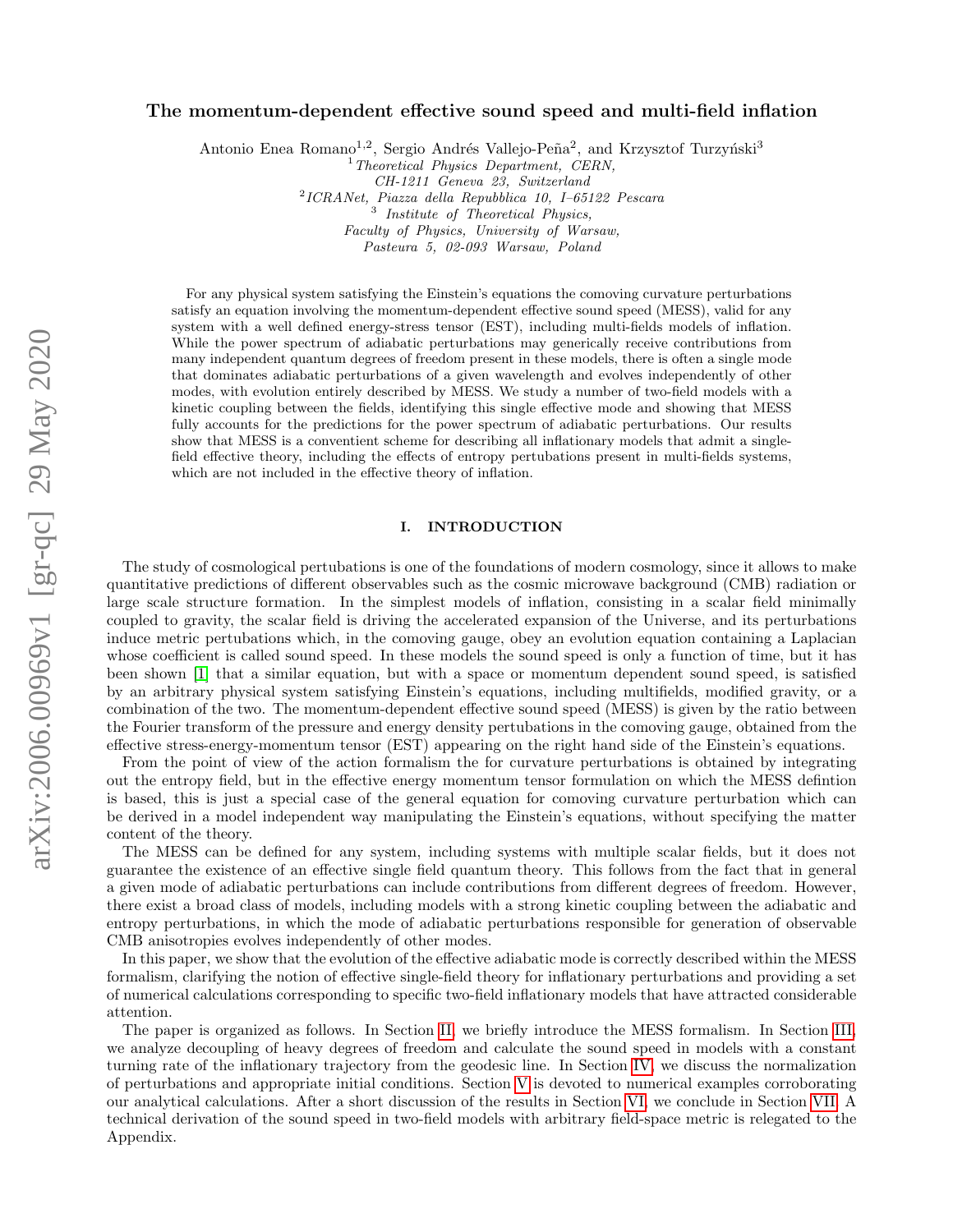# <span id="page-1-0"></span>II. THE MOMENTUM EFFECTIVE SOUND SPEED

## A. Derivation of the effective equation of motion

We use the following notation for the metric and energy momentum tensor perturbations

$$
ds^{2} = -(1+2A)dt^{2} + 2a\partial_{i}Bdx^{i}dt + a^{2}\left\{\delta_{ij}(1+2C) + 2\partial_{i}\partial_{j}E\right\}dx^{i}dx^{j},
$$
\n(1)

$$
T^0{}_0 = -(\rho + \delta \rho) \quad , \quad T^0{}_i = (\rho + P) \partial_i (v + B) \,,
$$

$$
T^i{}_j = (P + \delta P)\delta^i{}_j + \delta^{ik}\partial_k\partial_j\Pi - \frac{1}{3}\delta^i{}_j\stackrel{(3)}{\Delta}\Pi\,. \tag{2}
$$

where v is the velocity potential and  $\Delta \equiv \delta^{kl} \partial_k \partial_l$ .

Note that the above equations are completely general since according to scalar-vector-tensor (SVT) decomposition they give the most general way to perturb the metric and the energy momentum tensor of a homogeneous Universe. For any physical system an appropriate effective stress-energy tensor (EST) can be defined and can be written in the form given above. All the results derived from this set up are consequently general and can be applied to any physical system for which an EST can be defined. In particular for any theory admitting a lagrangian formulation the EST can be obtained by taking the variation with respect to the metric.

The comoving slices gauge, from now on for brevity called comoving gauge, is defined by the condition  $(T^0_i)_c = 0$ , where from now on we will be denoting with a subscript c quantities evaluated on comoving slices. We will denote the metric and the perturbed EST in the comoving gauge as

$$
ds^{2} = -(1+2\gamma)dt^{2} + 2a\partial_{i}\mu dx^{i}dt + a^{2}\left\{\delta_{ij}(1+2\zeta) + 2\partial_{i}\partial_{j}\nu\right\}dx^{i}dx^{j},
$$
\n(3)

$$
(T^{0}_{0})_{c} = -(\rho + \beta), \tag{4}
$$

$$
(T^i{}_j)_c = (P + \alpha)\delta^i{}_j + \delta^{ik}\partial_k\partial_j\Pi - \frac{1}{3}\delta^i{}_j\stackrel{(3)}{\Delta}\Pi\,. \tag{5}
$$

where we have defined the gauge invariant quantities  $\alpha = \delta P_c$ ,  $\beta = \delta \rho_c$ ,  $\gamma = A_c$ ,  $\mu = B_c$ ,  $\zeta = C_c$ ,  $\nu = E_c$ .

In the case of a single scalar field, the *comoving gauge* coincides with the *uniform field gauge*, also known as unitary gauge, but for multi-field systems they are *different*.

The standard approach to the study of the evolution of cosmological perturbation in multi-fields systems involves the solution of a system of coupled differential equations for fields perturbations in the flat gauge  $Q_i$ , which are gauge invariant by construction. The comoving curvature perturbation  $\zeta$  is then obtained using the gauge invariant relation between the  $Q_i$  and  $\zeta$ .

Recently it was shown [\[1\]](#page-15-0) that an alternative approach could be adopted, based on the solution of a single differential equation

$$
\ddot{\zeta} + \frac{\partial_t (Z^2)}{Z^2} \dot{\zeta} - \frac{v_s^2}{a^2} \stackrel{\text{(3)}}{\Delta} \zeta + \frac{v_s^2}{\epsilon} \stackrel{\text{(3)}}{\Delta} \Pi + \frac{1}{3Z^2} \partial_t \left( \frac{Z^2}{H \epsilon} \stackrel{\text{(3)}}{\Delta} \Pi \right) = 0 \,. \tag{6}
$$

where  $Z^2 \equiv \epsilon a^3/v_s^2$  and an effective space dependent sound speed (SESS) has been defined as

<span id="page-1-3"></span><span id="page-1-2"></span><span id="page-1-1"></span>
$$
v_s^2(t, x^i) \equiv \frac{\alpha(t, x^i)}{\beta(t, x^i)}.
$$
\n<sup>(7)</sup>

In this picture the entropy perturbations are not appearing explicitly in the equation for curvature perturbations, and are "hidden" in the SESS.

In fact in the standard approach [\[2\]](#page-15-1) entropy perturbations  $\Gamma$  are defined by

$$
\alpha(t, x^i) = c_s(t)^2 \beta(t, x^i) + \Gamma(t, x^i), \qquad (8)
$$

where  $c_s$  is interpreted as sound speed and is a function of time only. Combining eq.[\(8\)](#page-1-1) and [\(7\)](#page-1-2) we get the relation between SESS and entropy

$$
v_s^2 = c_s^2 \left[ 1 + \frac{\Gamma}{2H\epsilon \left( \dot{\zeta} + \frac{1}{3H\epsilon} \stackrel{(3)}{\Delta} \Pi \right)} \right]^{-1} . \tag{9}
$$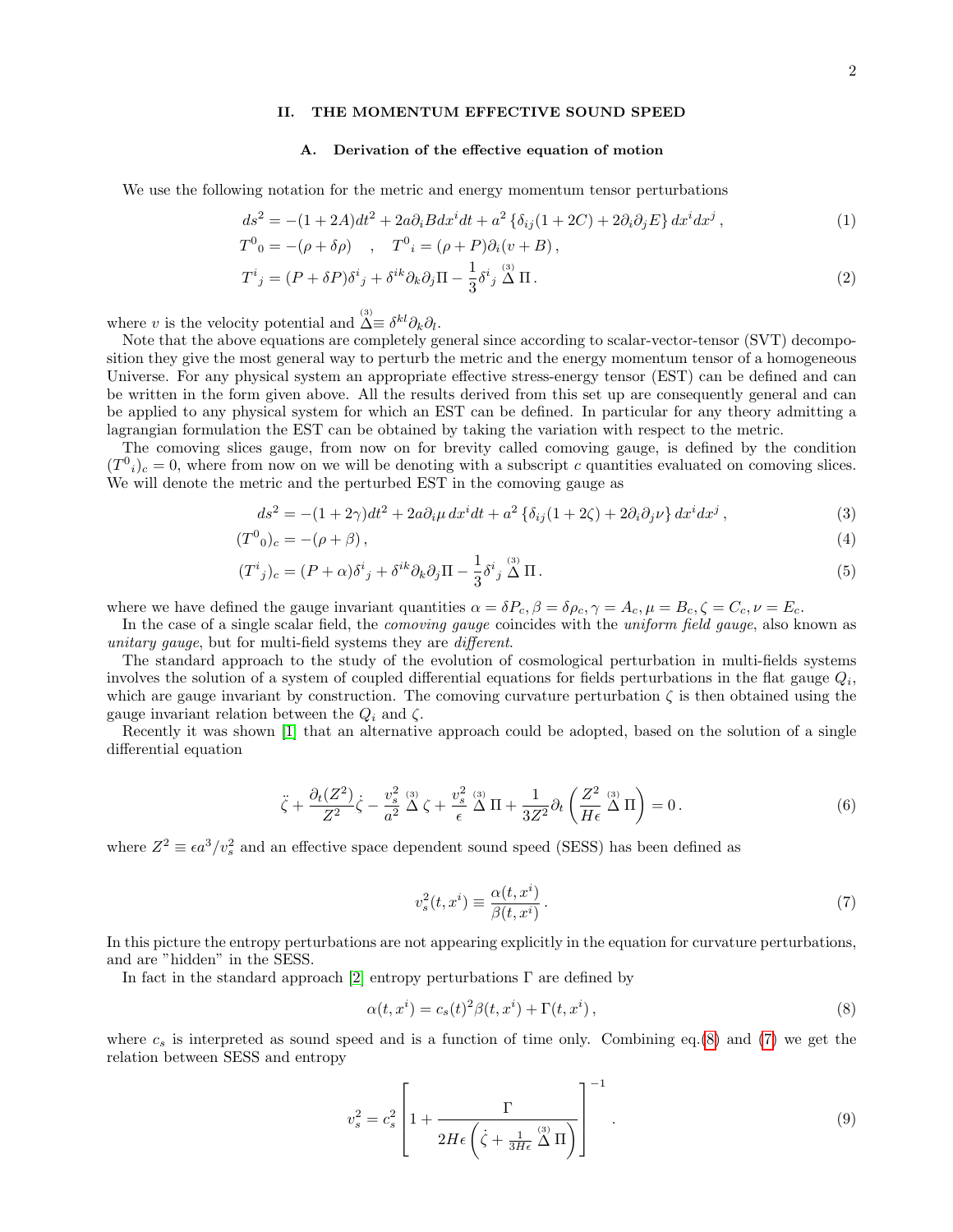After defining the momentum dependent effective sound speed (MESS)  $\tilde{v}_k(t)^2$  as

<span id="page-2-3"></span><span id="page-2-2"></span><span id="page-2-1"></span>
$$
\tilde{v}_k^2(t) \equiv \frac{\alpha_k(t)}{\beta_k(t)},\tag{10}
$$

and following a procedure mathematically similar to the one used to derive eq. [\(6\)](#page-1-3) we can obtain this equation in momentum space [\[3\]](#page-15-2)

$$
\ddot{\zeta}_k + \left(3H + \frac{\partial_t(\tilde{Z}_k^2)}{\tilde{Z}_k^2}\right)\dot{\zeta}_k + \frac{\tilde{v}_k^2}{a^2}k^2\zeta_k - \frac{\tilde{v}_k^2}{\epsilon}k^2\Pi_k - \frac{1}{3\tilde{Z}_k^2}\partial_t\left(\frac{\tilde{Z}_k^2}{H\epsilon}k^2\Pi_k\right) = 0,
$$
\n(11)

where  $\tilde{Z}_k^2 \equiv \epsilon/\tilde{v}_k^2$ . In this paper we will consider scalar fields with isotropic EST, for which eq. [\(11\)](#page-2-1) simplifies to

$$
\ddot{\zeta}_k + \left(3H + \frac{\partial_t(\tilde{Z}_k^2)}{\tilde{Z}_k^2}\right)\dot{\zeta}_k + \frac{\tilde{v}_k^2}{a^2}k^2\zeta_k = 0.
$$
\n(12)

It can be shown that eq. [\(12\)](#page-2-2) reduces to the Sasaki-Mukhanov equation when  $\tilde{v}_k$  is a function of time only. It is important to note that the MESS  $\tilde{v}_k(t)$  defined in eq.[\(10\)](#page-2-3) is not simply the Fourier transform of the SESS  $v_s(x^{\mu})$  defined in eq. [\(7\)](#page-1-2), because the product of the Fourier transforms of two functions is the transform of the convolution of the two functions.

Quite remarkably the equations above can be applied to any system described by an appropriate EST, including multi-fields, supergravity, and modified gravity theories.

## <span id="page-2-0"></span>III. EFFECTIVE EQUATION OF MOTION VS FULL THEORY IN MULTI-FIELD MODELS

As a particular example, we will consider models involving  $N = 2$  scalar fields minimally coupled to Einstein gravity, and whose action reads:

<span id="page-2-4"></span>
$$
S = \int d^4x \sqrt{-g} \left[ -\frac{1}{2} G_{IJ} \left( \phi^K \right) \partial_\mu \phi^I \partial^\mu \phi^J - V \left( \phi^K \right) \right]. \tag{13}
$$

In eq. [\(13\)](#page-2-4), uppercase Latin letters refer to the field space directions and summation over repeated indices is assumed. It is then convenient to project the evolution of homogeneous fields and the perturbations in the field space onto the adiabatic/entropic basis  $(e_\sigma^I, e_s^I)$  [\[4,](#page-15-3) [5\]](#page-15-4), where  $e_\sigma^I \equiv \dot{\phi}^I/\dot{\sigma}$  is the unit vector pointing along the background trajectory in field space, and where  $e_s^I$  is such that the basis  $(e_\sigma^I, e_s^I)$  is orthonormal and righthanded for definiteness; the velocity of the system in the field space reads  $\sigma = (G_{IJ}\dot{\phi}^I\dot{\phi}^J)^{1/2}$ . The adiabatic perturbation  $Q_{\sigma} \equiv e_{\sigma I} Q^{I}$  is directly proportional to the comoving curvature perturbation  $\zeta = \frac{H}{\sigma} Q_{\sigma}$ , while the genuine multifield effects are embodied by the entropic fluctuation  $Q_s$ , perpendicular to the background trajectory.

In this basis, the equations of motion take the form

<span id="page-2-5"></span>
$$
\ddot{Q}_{\sigma} + 3H\dot{Q}_{\sigma} + \left(\frac{k^2}{a^2} + m_{\sigma}^2\right)Q_{\sigma} = 2H\eta_{\perp}\dot{Q}_{s} - \left(\frac{\dot{H}}{H} + \frac{V_{,\sigma}}{\dot{\sigma}}\right)2H\eta_{\perp}Q_{s},\tag{14}
$$

$$
\ddot{Q}_s + 3H\dot{Q}_s + \left(\frac{k^2}{a^2} + m_s^2\right)Q_s = -2\dot{\sigma}\eta_\perp\dot{\zeta},\qquad(15)
$$

where

$$
\eta_{\perp} \equiv -\frac{V_{,s}}{H\dot{\sigma}}\tag{16}
$$

is the dimensionless parameter, describing the rate (in Hubble times) at which the trajectory in the field space deviates from a geodesic line [\[5\]](#page-15-4). Here  $V_{,s} \equiv e_s^I V_{,I}$ , the adiabatic mass (squared) is given by  $m_\sigma^2/H^2 = -\frac{3}{2}\epsilon_2 + \dots$ with the slow-roll parameters given by  $\epsilon_1 \equiv -\frac{\dot{H}}{H^2}$ ,  $\epsilon_2 = \frac{\dot{\epsilon}_1}{H\epsilon_1}$  and the dots representing terms of higher order in the slow-roll parameters, and the entropic mass squared reads  $m_s^2 = V_{;ss} - 2(H\eta_{\perp})^2$ .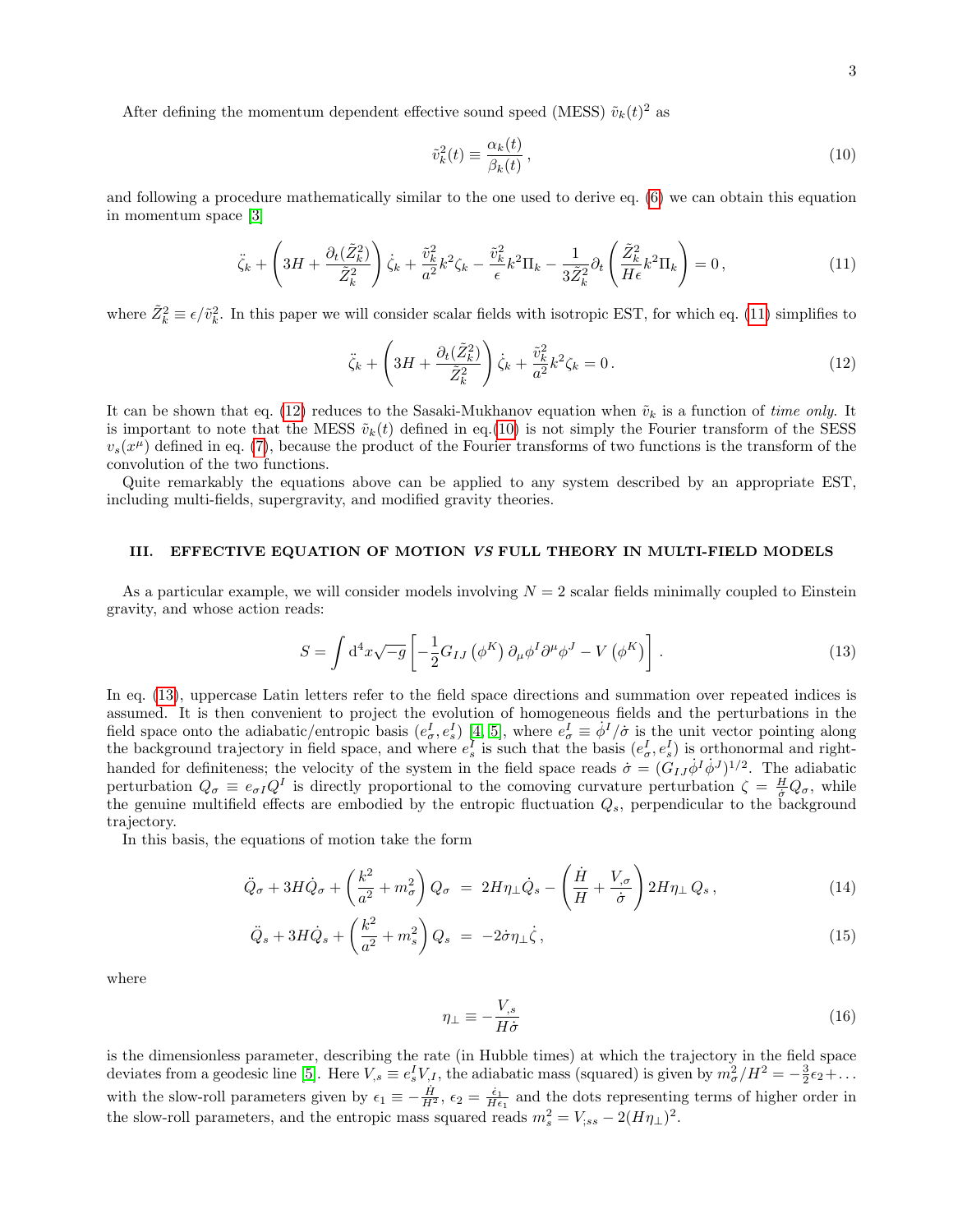In order to connect the system of equations of motion [\(14\)](#page-2-5) and [\(15\)](#page-2-5) to the effective equation [\(11\)](#page-2-1), we note that

<span id="page-3-0"></span>
$$
\alpha_k(t) = -\frac{\dot{\zeta}}{H}\dot{\sigma} = -\frac{H^2\dot{\sigma}^2}{\dot{H}}\frac{k^2}{a^2H^2}\Psi - 2\eta_{\perp}HQ_s \tag{17}
$$

$$
\beta_k(t) \ = \ \alpha + 2\eta_\perp H Q_s = -\frac{H^2 \dot{\sigma}^2}{\dot{H}} \frac{k^2}{a^2 H^2} \Psi \,, \tag{18}
$$

where  $\Psi$  is the Bardeen potential, which can be expressed as:

$$
\Psi = -\frac{H}{a} \int^t \frac{\dot{H}a}{H^2} \zeta \, \mathrm{d}t' \,. \tag{19}
$$

Inserting  $(17)$  and  $(18)$  into  $(10)$ , we find that

<span id="page-3-1"></span>
$$
v_k^{-2} = 1 - \frac{2\eta_\perp H^2 Q_s}{\dot{\zeta}\dot{\sigma}}\,. \tag{20}
$$

Plugging [\(20\)](#page-3-1) into [\(6\)](#page-1-3), we find that the latter equation, upon setting  $\Pi = 0$ , which is appropriate for the system of scalar fields, is equivalent to  $(14)$ , *i.e.* it describes the evolution of the adiabatic perturbations if it is supplemented by [\(15\)](#page-2-5) that dictates the evolution of the entropy perturbations.

And important comment is now in order. Eq. [\(20\)](#page-3-1) is well defined in classical theory with  $\zeta$  and  $Q_s$  being number-valued functions of time. However, the interpretation of [\(20\)](#page-3-1) becomes murky when the perturbations are quantized, because the formula would contain a ratio of two quantum operators. We would therefore like to dedicate more attention to the proper effective description of perturbations in that case. Therefore, we would like to discuss a number of cases that have already been studied and for which the predictions for the power spectrum of curvature perturbations have been calculated.

#### A. Geodesic trajectory

If the trajectory in the field space follows a geodesic line, the entropy perturbations do not affect the adiabatic perturbations, which evolve as if the entropy perturbations were entirely absent. We can, therefore, set  $Q_s = 0$ in eq. [\(20\)](#page-3-1) and conclude that the speed of adiabatic perturbations is that of light,  $v_k = 1$ .

### <span id="page-3-3"></span>B. Sourcing on super-Hubble scales

If the amplitude of the entropy modes are not significantly smaller than those of after the adiabatic ones after Hubble-radius crossing and the trajectory in the field space does not follow a geodesic line, adiadiabatic perturbations are sourced by the entropy ones. The rate of this sourcing can be read from eq. [\(17\)](#page-3-0); as the first term on the r.h.s. is negligible on super-Hubble scales, we arrive at  $\dot{\zeta}\dot{\sigma} \approx 2\eta_{\perp}H^2Q_s^2$  and the two terms in eq. [\(20\)](#page-3-1) cancel. This can be interpreted as infinite sound speed. This should not come as a surprise, because on super-Hubble scales, the amplitude of the adiabatic perturbations grows coherently over distances exceeding the size of the horizon.

#### C. Strongly coupled perturbations and sub-Hubble freeze-in

If the turn rate is large,  $\eta_{\perp} \gg 1$  and slowly varying, the adiabatic and entropy perturbations exhibit interesting dynamics, leading to the adiabatic perturbations freezing in before the Hubble radius crossing and to enhancement of the power spectrum compared to the predictions of a single-field scenario with the same Hubble and slow-roll parameters [\[6–](#page-15-5)[8\]](#page-15-6). This happens after the amplitude of the more massive of the solutions of the system of eqs. [\(14\)](#page-2-5) and [\(15\)](#page-2-5) becomes negligible and the lighter and more slowly changing mode becomes dominant. The relation between the adiabatic and entropy component of that mode can be read from [\(15\)](#page-2-5):

<span id="page-3-2"></span>
$$
\left(\frac{k^2}{a^2} + m_s^2\right) Q_s = -2\dot{\sigma}\eta_\perp \dot{\zeta} \,. \tag{21}
$$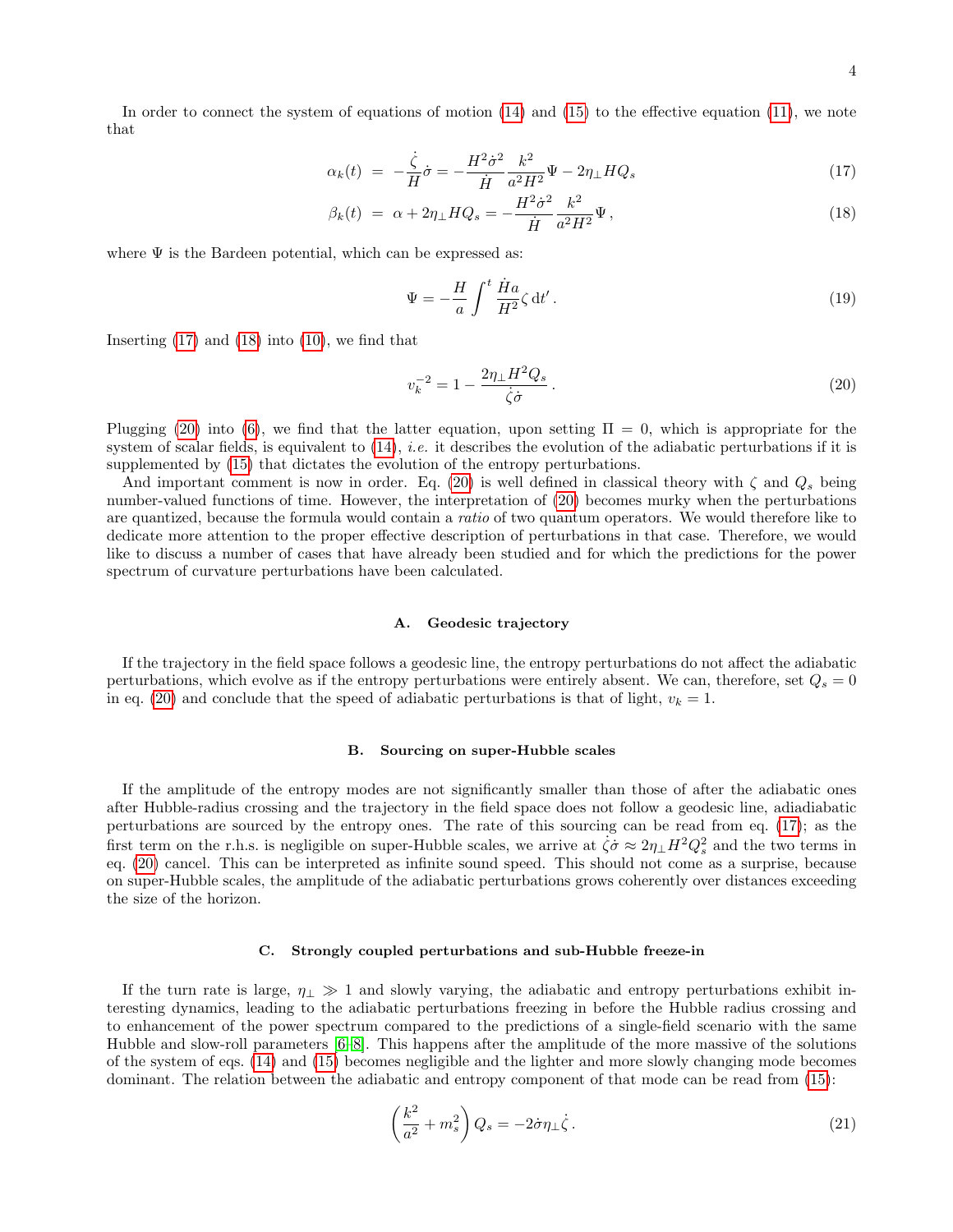Substituting eq.  $(21)$  to  $(20)$ , we obtain:

<span id="page-4-1"></span>
$$
\tilde{v}_k^{-2} = 1 + \frac{4\eta_\perp^2}{\frac{k^2}{a^2 H^2} + \frac{m_s^2}{H^2}}.\tag{22}
$$

If the sound speed of perturbations deviates significantly from one, the second term in eq. [\(22\)](#page-4-1) must dominate; depending on the relative size of the two terms in the denominator, we arrive at:

<span id="page-4-2"></span>
$$
\tilde{v}_k^2 \approx \frac{m_s^2}{4\eta_\perp^2 H^2} \qquad \text{for } k/a \ll m_s \tag{23}
$$

or

<span id="page-4-3"></span>
$$
\tilde{v}_k^2 \approx \frac{k^2}{4\eta_{\perp}^2 a^2 H^2} \approx \frac{k^2 \eta^2}{4\eta_{\perp}^2} \qquad \text{for } k/a \gg m_s \,. \tag{24}
$$

The first limit shown in eq. [\(23\)](#page-4-2) corresponds to constant reduced sound speed and has been extensively studied in the literature. The positive and negative frequency solutions of eq. [\(11\)](#page-2-1) reads:

<span id="page-4-5"></span>
$$
\zeta = A_{\pm} e^{\mp i \tilde{v}_k k \eta} \left( 1 \mp \frac{i}{\tilde{v}_k k \eta} \right), \qquad (25)
$$

where A is a normalization constant and the symbol  $\pm$  refers to positive- and negative-frequency solutions.

The second limit shown in eq. [\(24\)](#page-4-3) was first studied in [\[7\]](#page-15-7) and later in [\[8\]](#page-15-6); because of the explicit dependence of  $\tilde{v}_k$  on k, we shall refer to these models as models with modified dispersion relations. Upon substitution  $\zeta = aw/eta$  eq. [\(12\)](#page-2-2) becomes

<span id="page-4-4"></span>
$$
w'' + \left(\frac{k^4 \eta^2}{4\eta_{\perp}^2} - \frac{6}{\eta^2}\right) = 0.
$$
\n(26)

The solutions of eq. [\(26\)](#page-4-4) reads [\[8\]](#page-15-6):

<span id="page-4-7"></span>
$$
w = B_{\pm} \sqrt{-k\eta} H_{5/4}^{(1,2)} \left(\frac{k^2 \eta^2}{4\eta_{\perp}}\right) , \qquad (27)
$$

where  $H_n^{(1,2)}$  are the Hankel functions of the first and second kind, respectively.

The examples discussed in this subsection offer a route to a consistent interpretation of eq. [\(20\)](#page-3-1) in a class of multi-field models that allow an effective field theory with just one field. If the amplitudes of all the pertubations except for the freezing-in adiabatic perturbations decay quickly, either because they are massive or, according to eq. [\(21\)](#page-3-2), the entropy perturbations are suppressed after freeze-in of curvature perturbations, we can describe the evolution of the adiabatic perturbations in the single-field model with an effective sound spped  $v_k$ , which depends both on time and the wavenumber of the mode.

In Section [V,](#page-8-0) we shall present a set of numerical examples, corroborating the assertion above and show that the predictions of the effective theory are consistent with those of the full theory for all times.

### <span id="page-4-0"></span>IV. LIOUVILLE FORMULA

## <span id="page-4-8"></span>A. Single-field limits

The Liouville formula states that for a function  $y(\eta)$ , which solves the equation:

$$
\frac{\mathrm{d}^2 u}{\mathrm{d}\eta^2} + b_1(\eta)\frac{\mathrm{d}u}{\mathrm{d}\eta} + b_0(\eta)u = 0, \qquad (28)
$$

where  $b_1$  and  $b_0$  are real-values functions, the Wronskian defined as:

<span id="page-4-6"></span>
$$
W(\eta) \equiv u^* \frac{du}{d\eta} - \left(\frac{du}{d\eta}\right)^* u \tag{29}
$$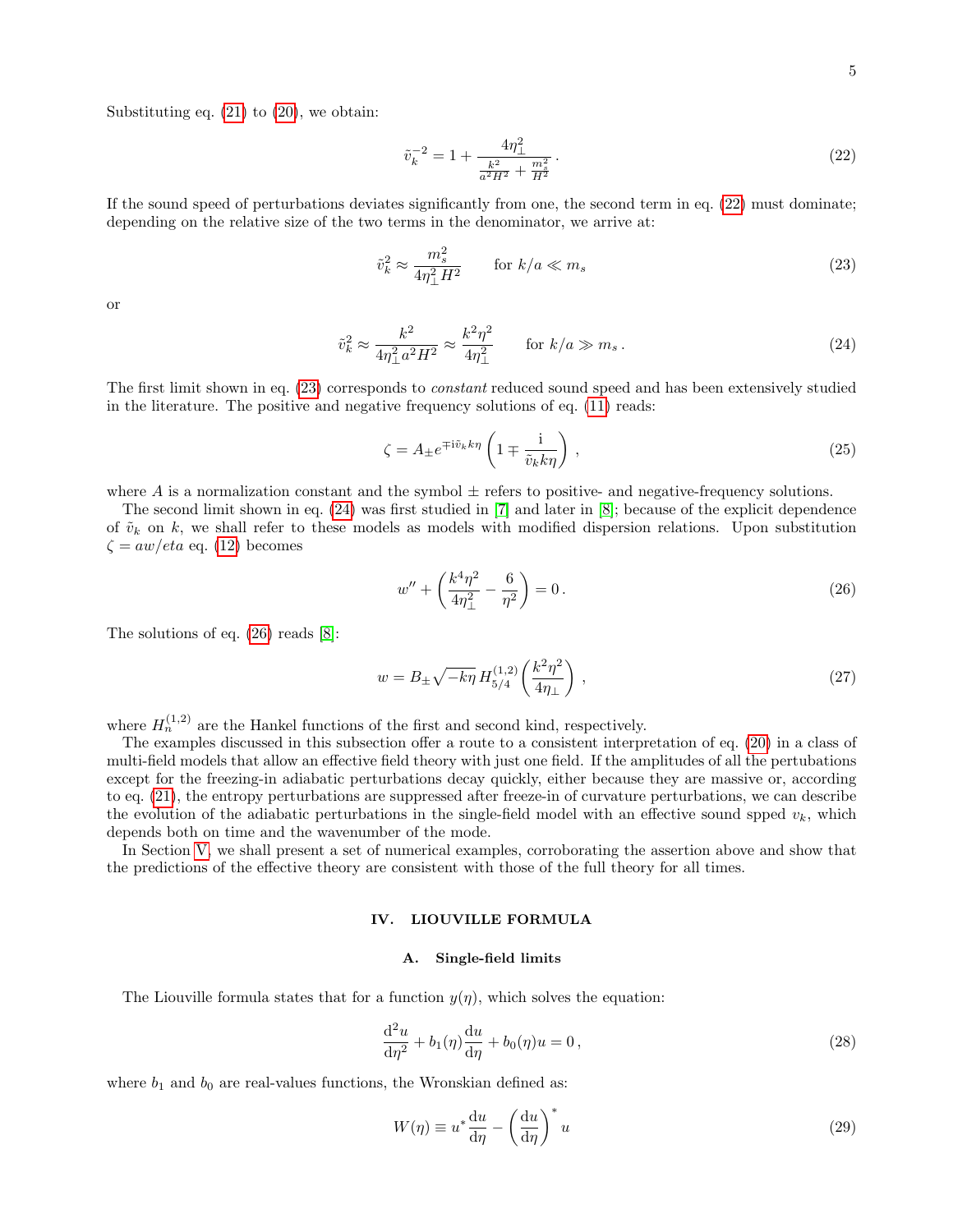satisfies:

<span id="page-5-0"></span>
$$
W(\eta) = W(\eta_0) \exp\left(-\int_{\eta_0}^{\eta} b_1(\eta') d\eta'\right).
$$
\n(30)

In order to apply eq. [\(30\)](#page-5-0) to [\(12\)](#page-2-2), we substitute  $u = a\zeta$  and take the independent variable to be conformal time. Eq.  $(12)$  becomes:

$$
u'' + \left(\frac{\mathrm{d}}{\mathrm{d}\eta}\log\tilde{Z}_k^2\right)\left(u' + \frac{1}{\eta}u\right) + \left(\tilde{v}_k^2k^2 - \frac{2}{\eta^2}\right)u = 0,\tag{31}
$$

where we used de Sitter approximation  $a \approx -1/H\eta$  with constant H. We obtain

$$
W(\eta) = W(\eta_0) \exp\left(-\int_{\eta_0}^{\eta} \left(\frac{\mathrm{d}}{\mathrm{d}\eta'}\log \tilde{Z}_k^2\right) \mathrm{d}\eta'\right) = W(\eta_0) \frac{\tilde{Z}_k^2(\eta_0)}{\tilde{Z}_k^2(\eta)}\,. \tag{32}
$$

Remembering that  $\tilde{Z}_k^2 = \epsilon/\tilde{v}_k^2$  and assuming that the slow-roll parameter  $\epsilon$  does not change significantly in the time interval between the time when the observed adiabatic modes are deep inside the Hubble radius and the time of freeze-in, we obtain:

<span id="page-5-1"></span>
$$
W(\eta) = W(\eta_0) \frac{\tilde{v}_k^2(\eta)}{\tilde{v}_k^2(\eta_0)}.
$$
\n(33)

Perturbations deep inside the Hubble radius have  $\tilde{v}_k = 1$ . If this value was constant throughout the entire inflationary evolution, the solution to eq. [\(12\)](#page-2-2) would have a familar form corresponding to standard single-field inflation:

<span id="page-5-2"></span>
$$
\zeta = Ce^{-ik\eta} \left( 1 - \frac{i}{k\eta} \right). \tag{34}
$$

With  $\tilde{v}_k$  assuming an asymptotic value according to eq. [\(23\)](#page-4-2), we can write eq. [\(33\)](#page-5-1) as:

$$
|A_{+}|^{2}\tilde{v}_{k} = |C|^{2}\tilde{v}_{k}^{2}. \tag{35}
$$

Comparing late-time asymptotics of the positive-frequency solution [\(25\)](#page-4-5) and eq. [\(34\)](#page-5-2), which in the limit  $\eta \to 0^$ read  $-iA_{+}/k\tilde{v}_{k}\eta$  and  $-iC/k\eta$ , respectively, we conclude that for adiabatic perturbations freezing in when described by an effective theory with  $\tilde{v}_k$  given by eq, [\(23\)](#page-4-2), the resulting power spectrum of adiabatic perturbations is enhanced by a factor of  $\frac{1}{\tilde{v}_k}$  with respect to the single-field case with  $\tilde{v}_k = 1$ :

<span id="page-5-6"></span>
$$
\frac{\mathcal{P}}{\mathcal{P}_{\text{sf}}} = \frac{|A_+|^2}{|C|^2 \tilde{v}_k^2} = \frac{1}{\tilde{v}_k} \,. \tag{36}
$$

The calculation for  $\tilde{v}_k$  assuming an asymptotic value according to eq. [\(24\)](#page-4-3) is analogous, and in de Sitter limit we find that  $w = \zeta \eta/a \approx -H\eta^2 \zeta$  satifies:

<span id="page-5-3"></span>
$$
w^* \frac{dw}{d\eta} - \left(\frac{dw}{d\eta}\right)^* w = W(\eta_0) \frac{k^2}{4\eta_\perp^2},\tag{37}
$$

where  $W(\eta_0)$  is calculated adhering to the definition in [\(29\)](#page-4-6) in the sub-Hubble regime. Substituting the positive frequency solution [\(27\)](#page-4-7) into eq. [\(37\)](#page-5-3) and using the fact that  $W(\eta_0) = -i|C|^2$  for the sub-Hubble solution [\(25\)](#page-4-5), we find

<span id="page-5-4"></span>
$$
\frac{8k}{\pi}|B_+|^2 = \frac{k^2}{4\eta_\perp^2}|C|^2.
$$
\n(38)

The asymptotic form of eq. [\(27\)](#page-4-7) at late times, i.e. for  $\eta \to 0^-$  is

$$
w \sim \frac{i2^{15/4} \eta_{\perp}^{5/4} \Gamma(\frac{5}{4})}{\pi k^2 \eta^2} \,. \tag{39}
$$

Using eq. [\(38\)](#page-5-4) we can compare moduli squared of the functions u given in [\(25\)](#page-4-5) and  $\eta w$  with w given by [\(27\)](#page-4-7) at late times to conclude that the power spectrum of the adiabatic perturbations  $\mathcal P$  is enhanced in comparison to the single field value  $P_{sf}$  by a factor:

<span id="page-5-5"></span>
$$
\frac{\mathcal{P}}{\mathcal{P}_{\rm sf}} = \frac{8\sqrt{2}\,\left(\Gamma\left(\frac{5}{4}\right)\right)^2}{\pi} \,\eta_{\perp}^{1/2} \sim 2.96 \,\eta_{\perp}^{1/2} \,. \tag{40}
$$

This formula agrees very well with numerical results presented in [\[7\]](#page-15-7).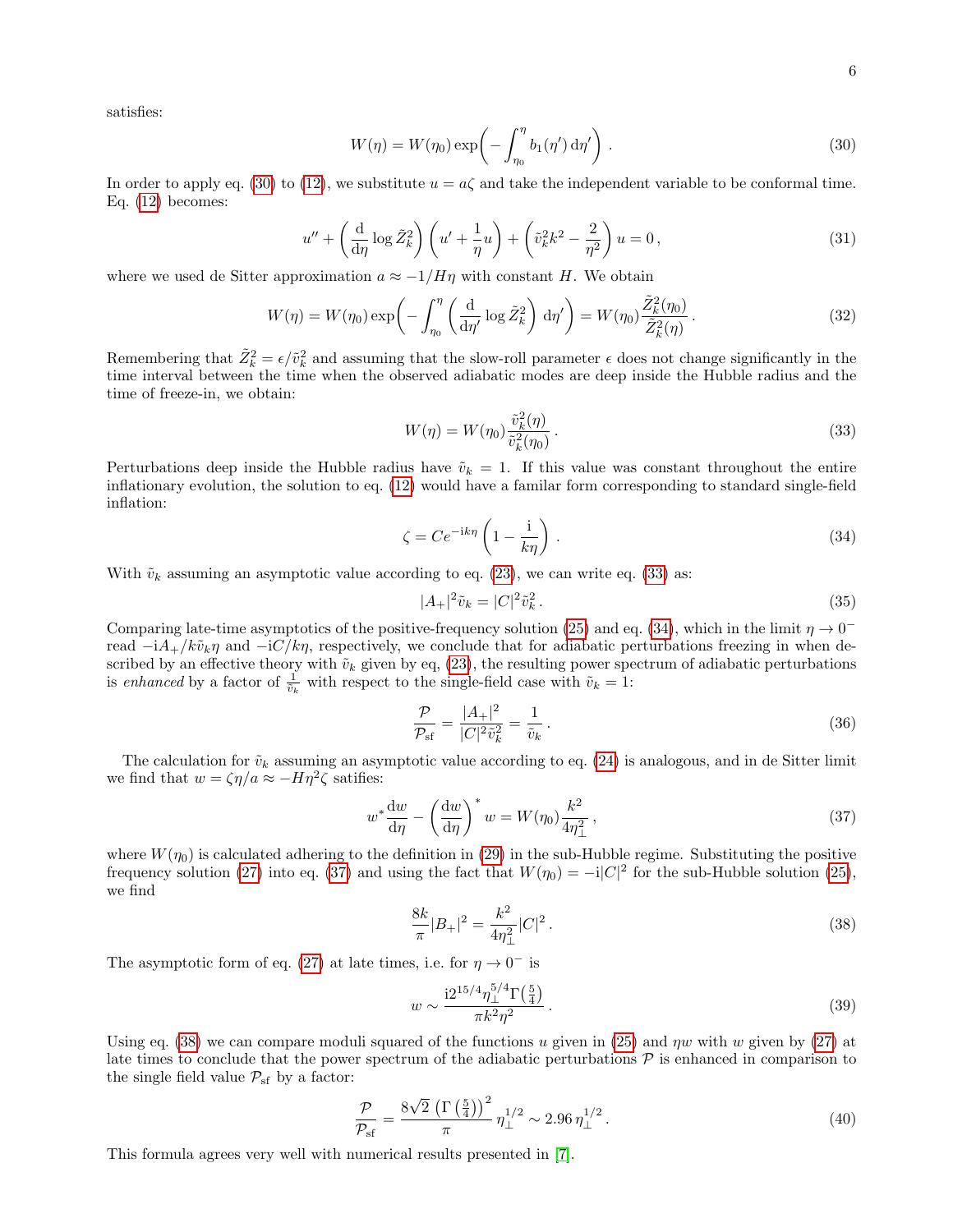# <span id="page-6-5"></span>B. Multi-field case

The calculation given in Section [IV A](#page-4-8) can be easily generalized to a system of N coupled linear and homogeneous equations, which can be written as:

<span id="page-6-0"></span>
$$
\frac{\mathrm{d}^2 \vec{\mathcal{U}}}{\mathrm{d}\eta^2} + \mathbb{L}(\eta) \frac{\mathrm{d}\vec{\mathcal{U}}}{\mathrm{d}\eta} + \mathbb{M}(\eta) \vec{\mathcal{U}} = 0, \qquad (41)
$$

where  $\vec{\mathcal{U}} = (\mathcal{U}_1(\eta), \dots, \mathcal{U}_N(\eta))$  and  $\mathbb{L}(\eta)$ ,  $\mathbb{M}(\eta)$  are real-valued  $N \times N$  matrices, which are functions of the independent variable  $\eta$ . It is easy to show that for  $\mathbb{L} = 0$  and  $\mathbb{M}^T = \mathbb{M}$  the Wronskian defined as:

<span id="page-6-1"></span>
$$
W(\eta) \equiv \vec{\mathcal{U}}^{\dagger} \frac{\vec{\mathcal{U}}}{d\eta} - \left(\frac{d\vec{\mathcal{U}}}{d\eta}\right)^{\dagger} \vec{\mathcal{U}} \tag{42}
$$

does not depend on  $\eta$ .

The equations of motion for the two-field system of adiabatic and entropy perturbations [\(14\)](#page-2-5)-[\(15\)](#page-2-5) can be transformed so that we can make use of this fact. We first redefine perturbations as  $\vec{u} = (aQ_{\sigma}, aQ_s)$  and identify  $\eta$  with conformal time. We obtain a system of equations of the form [\(41\)](#page-6-0) with:

<span id="page-6-3"></span>
$$
\mathbb{L} = \begin{pmatrix} 0 & \frac{2\eta_{\perp}}{\eta} \\ -\frac{2\eta_{\perp}}{\eta} & 0 \end{pmatrix} \tag{43}
$$

and

<span id="page-6-4"></span>
$$
\mathbb{M} = \left(k^2 - \frac{2}{\eta^2}\right) \mathbf{1} + \left(\begin{array}{cc} 0 & -\frac{4\eta_+}{\eta^2} \\ -\frac{2\eta_+}{\eta^2} & \frac{\nu}{\eta^2} \end{array}\right),\tag{44}
$$

where  $\eta = \frac{m_s^2}{H^2} - 2\eta_{\perp}^2$  and we used de Sitter approximation again [\[17\]](#page-15-8). We then define

$$
\vec{\mathcal{U}} = \mathbb{R}\vec{u} \tag{45}
$$

with

$$
\mathbb{R}(\eta) = \begin{pmatrix} \cos\left(\eta_{\perp}\log\left(\frac{\eta}{\eta_{0}}\right)\right) & \sin\left(\eta_{\perp}\log\left(\frac{\eta}{\eta_{0}}\right)\right) \\ -\sin\left(\eta_{\perp}\log\left(\frac{\eta}{\eta_{0}}\right)\right) & \cos\left(\eta_{\perp}\log\left(\frac{\eta}{\eta_{0}}\right)\right) \end{pmatrix},
$$
\n(46)

where  $\eta_0$  is an arbitrary constant. In terms of the new variable  $\vec{\mathcal{U}}$ , the equation of motion [\(41\)](#page-6-0) reads:

<span id="page-6-2"></span>
$$
\frac{\mathrm{d}^2 \vec{\mathcal{U}}}{\mathrm{d}\eta^2} + \left[ \left( k^2 + \frac{\eta_{\perp}^2 - 2}{\eta^2} \right) \mathbf{1} + \frac{1}{\eta^2} \mathbb{R} \mathcal{M} \mathbb{R}^T \right] \vec{\mathcal{U}} = 0, \tag{47}
$$

where

$$
\mathcal{M} = \begin{pmatrix} 0 & -3\eta_{\perp} \\ -3\eta_{\perp} & \nu \end{pmatrix},\tag{48}
$$

The conserved Wronskian [\(42\)](#page-6-1) reads:

$$
W(\eta) = \vec{u}^{\dagger} \frac{d\vec{u}}{d\eta} - \left(\frac{d\vec{u}}{d\eta}\right)^{\dagger} \vec{u} + \frac{2\eta_{\perp}}{\eta} \vec{u}^{\dagger} \mathbb{E}\vec{u},\tag{49}
$$

where we denoted:

$$
\mathbb{E} = \left(\begin{array}{cc} 0 & 1\\ -1 & 0 \end{array}\right) \tag{50}
$$

and made use of the fact that  $\frac{d\mathbb{R}}{d\eta} = \frac{\eta_{\perp}}{\eta} \mathbb{R} \mathbb{E}.$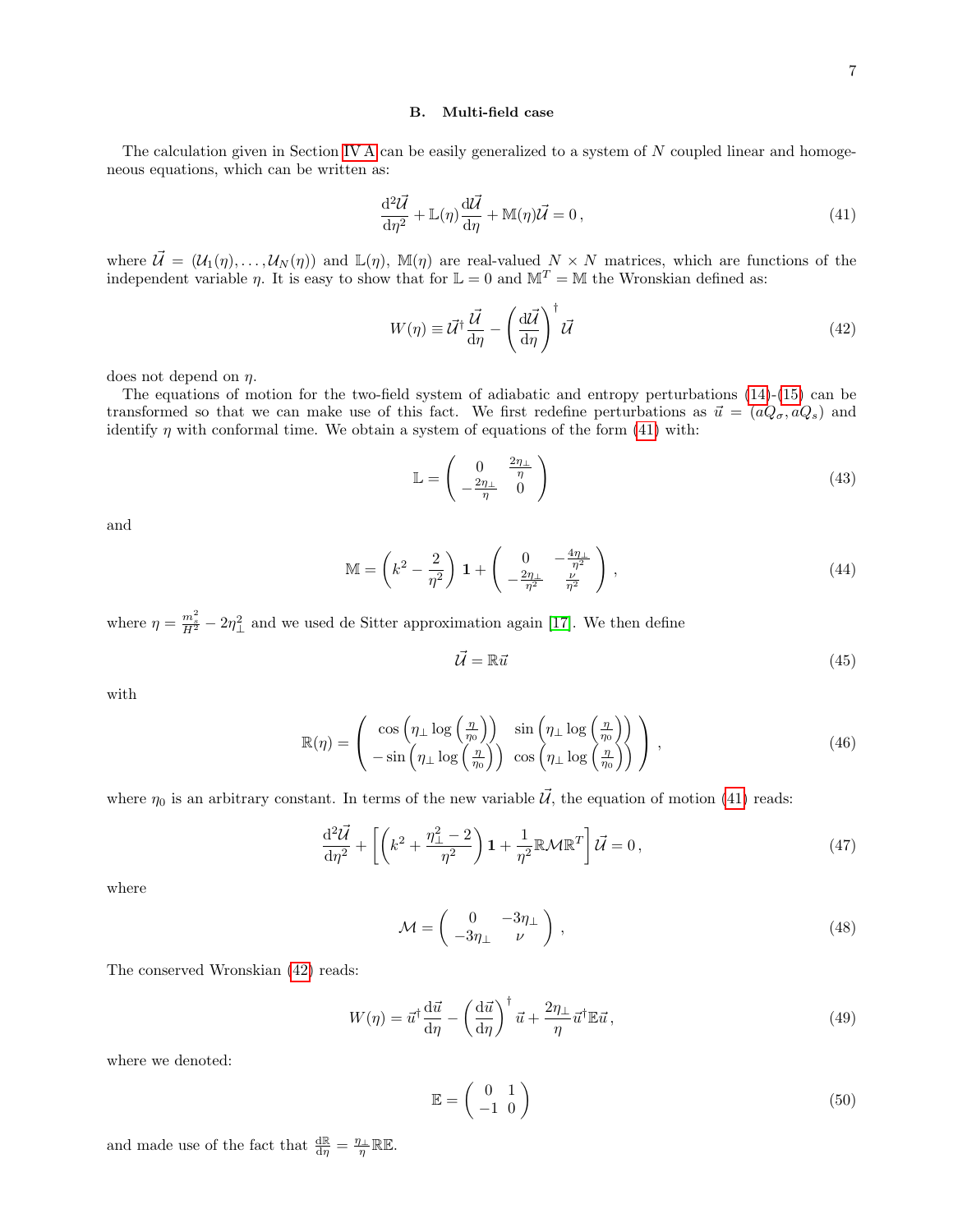We are now in the position to comment on the choice of the Bunch-Davies vacuum as an initial state for the adiabatic and entropy perturbations. Deep inside the Hubble radius, i.e. for  $\eta \to -\infty$ , eq. [\(47\)](#page-6-2) becomes an equation of motion for a harmonic oscillator and it has two independent positive-frequency solutions:

<span id="page-7-0"></span>
$$
\vec{U}^{(1)}(\eta) \sim \frac{e^{-ik\eta}}{\sqrt{2k}} \vec{U}_0^{(1)} \quad \text{and} \quad \vec{U}^{(2)}(\eta) \sim \frac{e^{-ik\eta}}{\sqrt{2k}} \vec{U}_0^{(2)}, \tag{51}
$$

where  $\vec{\mathcal{U}}_0^{(1)}$  and  $\vec{\mathcal{U}}_0^{(2)}$  are constant vectors satisfying

$$
\vec{\mathcal{U}}_0^{(I)\dagger} \vec{\mathcal{U}}_0^{(J)} = \delta_{IJ} \,. \tag{52}
$$

These vectors can be parametrized as:

<span id="page-7-5"></span>
$$
\vec{\mathcal{U}}_0^{(1)} = \begin{pmatrix} \cos \theta_0 \\ \sin \theta_0 e^{i\phi_0} \end{pmatrix} \quad \text{and} \quad \vec{\mathcal{U}}_0^{(2)} = \begin{pmatrix} -\sin \theta_0 e^{-i\phi_0} \\ \cos \theta_0 \end{pmatrix} . \tag{53}
$$

In terms of perturbations  $\vec{u}$ , the solution [\(51\)](#page-7-0) reads:

<span id="page-7-1"></span>
$$
\vec{u}^{(1)} \sim \frac{e^{-ik\eta}}{\sqrt{2k}} \left( \cos \theta_0 \cos \left( \eta_\perp \log \left( \frac{\eta}{\eta_0} \right) \right) - e^{i\phi_0} \sin \theta_0 \sin \left( \eta_\perp \log \left( \frac{\eta}{\eta_0} \right) \right) - e^{i\phi_0} \sin \theta_0 \cos \left( \eta_\perp \log \left( \frac{\eta}{\eta_0} \right) \right) \right) \tag{54}
$$

and

$$
\vec{u}^{(2)} \sim \frac{e^{-ik\eta}}{\sqrt{2k}} \begin{pmatrix} -e^{-i\phi_0} \sin \theta_0 \cos \left(\eta_\perp \log \left(\frac{\eta}{\eta_0}\right)\right) - \cos \theta_0 \sin \left(\eta_\perp \log \left(\frac{\eta}{\eta_0}\right)\right) \\ -e^{-i\phi_0} \sin \theta_0 \sin \left(\eta_\perp \log \left(\frac{\eta}{\eta_0}\right)\right) + \cos \theta_0 \cos \left(\eta_\perp \log \left(\frac{\eta}{\eta_0}\right)\right) \end{pmatrix} . \tag{55}
$$

The modulus squared of the upper (adiabatic) component in [\(54\)](#page-7-1) reads:

$$
\left| u_{\sigma}^{(1)} \right|^2 = \frac{1}{4k} \left( 1 + \cos 2\theta_0 \cos \left( 2\eta_{\perp} \log \left( \frac{\eta}{\eta_0} \right) \right) - \cos \phi_0 \sin 2\theta_0 \sin \left( 2\eta_{\perp} \log \left( \frac{\eta}{\eta_0} \right) \right) \right). \tag{56}
$$

This expression is constant for  $\theta_0 = \pm \frac{\pi}{4}$  and  $\phi_0 = \frac{\pi}{2}$ , which also corresponds to constant  $|u_s^{(1)}|^2$ ,  $|u_\sigma^{(2)}|^2$  and  $|u_s^{(2)}|^2$ . Our final results is, therefore:

<span id="page-7-2"></span>
$$
\vec{u}^{(1)} \sim \frac{e^{-ik\eta + i\eta_{\perp} \log\left(\frac{\eta}{\eta_0}\right)}}{2\sqrt{k}} \left(\begin{array}{c}1\\-i\end{array}\right) \quad \text{and} \quad \vec{u}^{(2)} \sim \frac{e^{-ik\eta - i\eta_{\perp} \log\left(\frac{\eta}{\eta_0}\right)}}{2\sqrt{k}} \left(\begin{array}{c} -i\\1 \end{array}\right). \tag{57}
$$

Note that eq. [\(57\)](#page-7-2) exhibits some redundancy, which was not visible in the intermediate steps leading to that result. A change in arbitrary constant  $\eta_0$  can be extracted as an unphysical phase factor multiplying the solution.

The approximate solution [\(57\)](#page-7-2) is reliable as long as the last term in eq. [\(47\)](#page-6-2) is negligible. This is satified for  $(k\eta)^2 > \max\{\nu, 3\eta_{\perp}\}.$ 

It is also interesting to study the late-time behavior of the system of equations [\(47\)](#page-6-2) with [\(43\)](#page-6-3) and [\(44\)](#page-6-4), following the treatment in [\[7\]](#page-15-7). In the limit  $\eta \to 0^-$ , we can neglect the k-dependent term and assume solutions of the form:

$$
\vec{u} = \left(\frac{\eta}{\eta_0}\right)^p \left(\begin{array}{c} A_{\sigma} \\ A_{s} \end{array}\right),\tag{58}
$$

where  $\eta_0$  represents the value of the conformal time at which the solution should be matched with the early-time solution. We obtain an algebraic equation:

<span id="page-7-3"></span>
$$
\begin{pmatrix}\np(p-1)-2 & 2\eta_{\perp}(p-2) \\
-2\eta_{\perp}(p+1) & p(p-1)-2+\nu\n\end{pmatrix}\n\begin{pmatrix}\nA_{\sigma} \\
A_{s}\n\end{pmatrix} = 0.
$$
\n(59)

Eq.  $(59)$  has four nontrivial solutions for p:

<span id="page-7-4"></span>
$$
p_1 = -1, \quad \text{with} \quad \frac{A_s^{(1)}}{A_\sigma^{(1)}} = 0 \tag{60}
$$

$$
p_2 = 2, \quad \text{with} \quad \frac{A_s^{(2)}}{A_\sigma^{(2)}} = \frac{6\eta_\perp}{\nu} \tag{61}
$$

$$
p_{3,4} = \frac{1}{2} \mp i\sqrt{\nu + 4\eta_{\perp}^2 - \frac{9}{4}}, \quad \text{with} \quad \frac{A_s^{(3,4)}}{A_{\sigma}^{(3,4)}} = -\frac{\nu + 4\eta_{\perp}^2}{\eta_{\perp}\left(3 \pm 2i\sqrt{\nu + 4\eta_{\perp}^2 - \frac{9}{4}}\right)}.
$$
(62)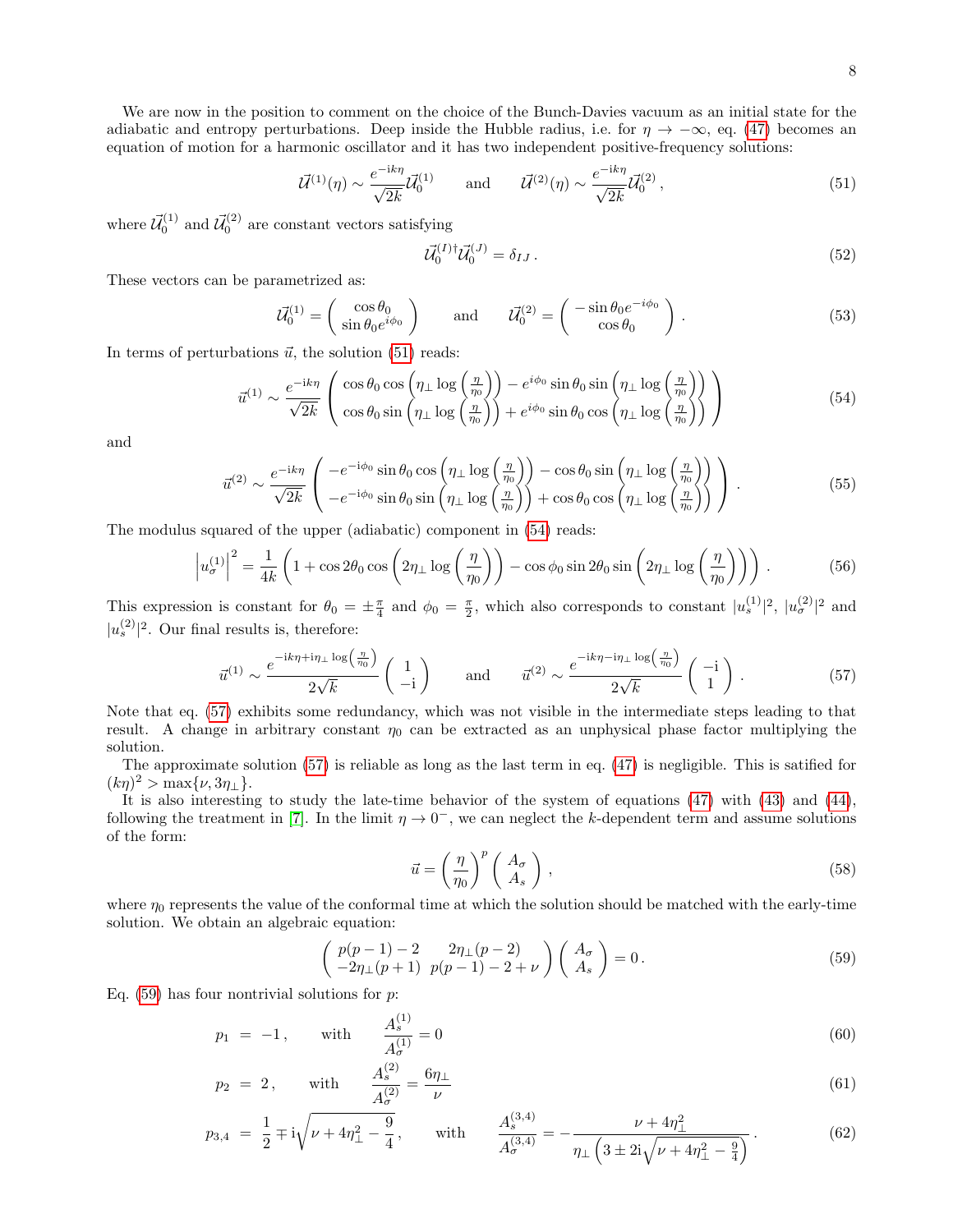The last two solutions [\(62\)](#page-7-4) correspond to the positive and negative frequency solutions for a massive mode, of mass squared  $(\nu + 4\eta_{\perp}^2)H^2$ . The first two solutions, eqs. [\(60\)](#page-7-4)-[\(61\)](#page-7-4) correspond to the growing and decaying part of a massless mode. It is also clear that the growing mode  $\sim 1/eta$  carries only the adiabatic component, i.e. in the considered model adiabatic perturbations can freeze in at some scale, while all entropy perturbations decay at late times.

The mode corresponding to the exponent  $p_4$  corresponds to negative frequency. If the relative change of the sound speed is not much larger than one, this mode is not excited during the evolution of the perturbations. It is instructive to analyze the relations between the sub-Hubble solutions [\(57\)](#page-7-2) and the solutions [\(60\)](#page-7-4)-[\(62\)](#page-7-4). This is particularly simple in the limit  $\nu \to 0$ , which will correspond to numerical examples to be discussed later. In this limit, we have:

$$
A_s^{(1)} = 0, \qquad A_\sigma^{(2)} \approx 0, \qquad A_s^{(3)} \approx \mathrm{i}A_\sigma^{(3)}.
$$
 (63)

Matching [\(57\)](#page-7-2) with [\(60\)](#page-7-4)-[\(62\)](#page-7-4), we find that  $\vec{u}^{(2)}$  corresponds to a massive mode with  $p_3$ , which decays on super-Hubble scales, while  $\vec{u}^{(1)}$  is a combination of a growing mode corresponding to  $p_1$  and the decaying massive mode corresponding to  $p_2$ , with  $A_{\sigma}^{(1)} \approx -iA_s^{(2)}$ .

A general late-times solution of [\(41\)](#page-6-0) can therefore be written as:

<span id="page-8-1"></span>
$$
\vec{u} = \sum_{I=1}^{4} \left(\frac{\eta}{\eta_0}\right)^{p_I} \left(\begin{array}{c} A_{\sigma}^{(I)}\\ A_s^{(I)} \end{array}\right),\tag{64}
$$

where for a given I the coefficients  $A_{\sigma}^{(I)}$  and  $A_{s}^{(I)}$  satisfy the relations in respective eqs. [\(60\)](#page-7-4)-[\(62\)](#page-7-4). Plugging [\(64\)](#page-8-1) into the expression for the conserved Wronskian, we find:

$$
W = -\frac{\mathrm{i}\left(\nu + 4\eta_{\perp}^{2}\right)}{\eta_{\perp}\eta_{0}}\,\mathrm{Im}\left(A_{\sigma}^{(1)}A_{s}^{(2)*}\right) - \frac{\mathrm{i}\left(\nu + 4\eta_{\perp}^{2}\right)\sqrt{\nu + 4\eta_{\perp}^{2} - \frac{9}{4}}}{2\eta_{\perp}^{2}\eta_{0}}\left(\left|A_{\sigma}^{(3)}\right|^{2} - \left|A_{\sigma}^{(4)}\right|^{2}\right). \tag{65}
$$

In the limit  $\nu \to 0$  considered above, this reduces to:

<span id="page-8-2"></span>
$$
W = -\frac{4i\eta_{\perp}}{\eta_0} |A_{\sigma}^{(1)}|^2.
$$
\n(66)

As the Wronskian [\(66\)](#page-8-2) is conserved and equal –i, we find that  $|A_{\sigma,1}|^2 = \eta_0/4\eta_1$ , which leads to the following prediction for the power spectrum of the adiabatic perturbations:

$$
\frac{\mathcal{P}}{\mathcal{P}_{\text{sf}}} = \frac{|k\eta_0|^3}{2\eta_\perp} \,. \tag{67}
$$

Since  $\eta_0$  corresponds to matching between the early- and late-time solutions, and we argued that for  $\nu \to 0$  we have  $\eta_0 = -\sqrt{3\eta_{\perp}}/k$ , we obtain:

<span id="page-8-3"></span>
$$
\frac{\mathcal{P}}{\mathcal{P}_{\text{sf}}} = \frac{3\sqrt{3}}{2} \eta_{\perp}^{1/2} \,. \tag{68}
$$

We note that this equation has the same parametric form as eq. [\(40\)](#page-5-5) and the numerical prefactor  $\sim 2.6$  in eq. [\(68\)](#page-8-3) is very close to that eq. [\(40\)](#page-5-5). This is a remerkable consistency, given our crude approach to solving the equations of motion for the two-field system, relying on matching between the early- and late-time asymptotic solutions.

## <span id="page-8-0"></span>V. NUMERICAL EXAMPLES

In Section [II,](#page-1-0) we have put forth a number a hypotheses. We argued that slow-roll fast-turn two-field inflationary models can be effectively described by a single-field theory with a time and k-dependent sound speed. We also proposed which combination of modes serves as an effective degree of freedom in the single-field theory. In this Section, we would like to corroborate those findings by presenting results of numerical calculations.

We study the evolution of the perturbations in the model described by the Lagrangian:

<span id="page-8-4"></span>
$$
\mathcal{L} = \frac{e^{-2\phi_2/M}}{2} (\partial \phi_1)^2 - V_{\text{inf}}(\phi_1) + \frac{1}{2} (\partial \phi_2)^2 - \frac{1}{2} m_2^2 \phi_1^2. \tag{69}
$$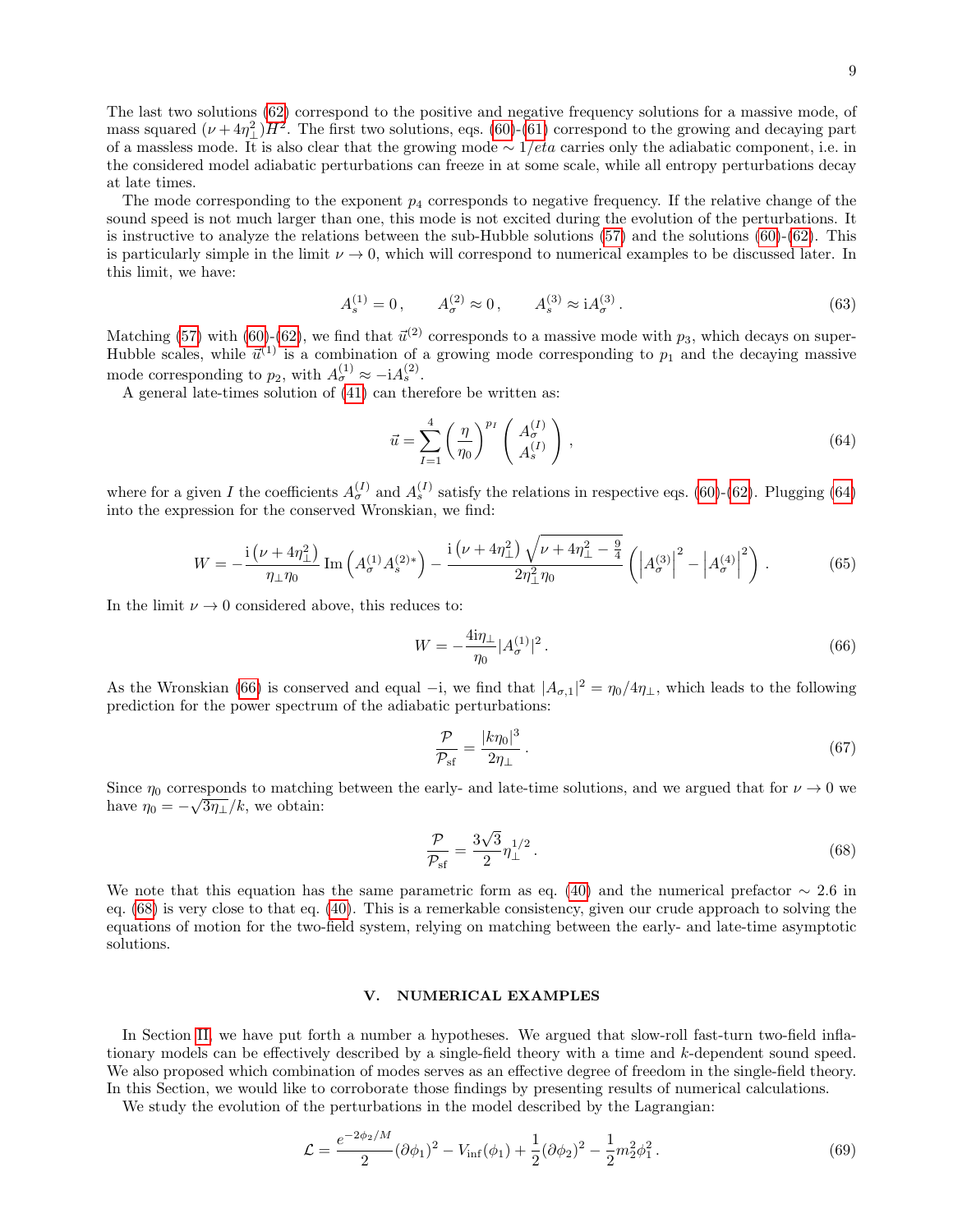| multi-field model            |                                                                                                                                                                         |                     |
|------------------------------|-------------------------------------------------------------------------------------------------------------------------------------------------------------------------|---------------------|
| perturbation                 | mode                                                                                                                                                                    | color coding        |
| curvature                    | freezing                                                                                                                                                                | thick, black, solid |
| curvature                    | decaying                                                                                                                                                                | thin, black, dashed |
| entropy                      | freezing                                                                                                                                                                | thin, red, dashed   |
| entropy                      | decaying                                                                                                                                                                | thin, red, solid    |
| single-field effective model |                                                                                                                                                                         |                     |
| curvature                    | $\tilde{v}_k$ given by eq. (10) evaluated for the solution of the equa- thick, green, dashed<br>tions of motion corresponding to the freezing adiabatic mode            |                     |
| curvature                    | $\tilde{v}_k$ given by eq. (10) evaluated for the solution of the equa- thick, yellow,<br>tions of motion corresponding to the decaying adiabatic (only Fig. 4)<br>mode | dashed              |

<span id="page-9-0"></span>TABLE I: Color coding of the perturbations in Figures [1](#page-10-0)[-4](#page-12-1) .

In this model, the interactions stemming from the non-canonical kinetic term can compensate the potential force acting on the field  $\phi_2$ . As a consequence, there may exist an inflationary trajectory, for which  $\phi_1$  rolls slowly and  $\phi_2$  stays constant. This model has been analyzed by many authors and it was found that for certain values of the parameters one can describe the curvature perturbations with a single-field effective theory, either one with an effective sound speed smaller than one or one with modified dispersion relations.

Here we consider the approximation of quasi-de Sitter space, i.e. we assume that the Hubble parameter is practically constant and that the field  $\phi_1$  moves negligibly during inflation, so all the quantities defined in terms of the homogeneous background are also practically constant. In this approximation, equations of motion resultng from [\(69\)](#page-8-4) assume the form [\(41\)](#page-6-0) with [\(43\)](#page-6-3) and [\(44\)](#page-6-4), where  $\eta_{\perp} = \frac{\dot{\phi}_1}{MH}$  can be much larger than 1.

For numerical calculations, we use initial conditions [\(51\)](#page-7-0) and [\(53\)](#page-7-5) with  $\theta_0 = 0$ , integrating the equations of motion [\(41\)](#page-6-0) with [\(43\)](#page-6-3) and [\(44\)](#page-6-4) twice: to cover both intitial conditions. In order to isolate the adiabatic mode that dominates after Hubble radius crossing, we preform the following unitary transformations of the two results corresponding to initial conditions. If the first initial condition leads to  $u_{\sigma}^{(1)} = z_1$  and the second initial condition leads to  $u_{\sigma}^{(2)} = z_2$ , we consider combinations of the two solutions, corresponding to rotated vectors in [\(51\)](#page-7-0):

$$
\begin{pmatrix} \tilde{u}_{\sigma}^{(1)} \\ \tilde{u}_{\sigma}^{(2)} \end{pmatrix} = \frac{1}{\sqrt{|z_1|^2 + |z_2|^2}} \begin{pmatrix} z_1^* & z_2^* \\ -z_2 & z_1 \end{pmatrix} \begin{pmatrix} u_{\sigma}^{(1)} \\ u_{\sigma}^{(2)} \end{pmatrix} . \tag{70}
$$

At the end of numerical evolution, we have  $\tilde{u}_{\sigma}^{(2)} \to 0$ , and therefore we identify the *freezing* mode with  $\tilde{u}_{\sigma}^{(1)}$  and the *decaying* mode with  $\tilde{u}_{\sigma}^{(2)}$ . According to our discussion in Section [IV B,](#page-6-5) with freeze-in at sub-Hubble scales the freezing mode should correspond to  $z_2 = -iz_1$  and we confirm this in our numerical examples.

We represent perturbations as instantaneous power spectra and normalize them to the corresponding instantaneous power spectra of curvature perturtbations in single-field models, as described in detail in [\[9\]](#page-15-9). We use color coding for different components and different initial conditions described in Table [I.](#page-9-0)

# <span id="page-9-1"></span>A. Single-field effective theories with reduced sound speed

For the first numerical example, we assume  $\eta_{\perp} = 30$  and  $\nu = 10^2$ , which leads to the effective sound speed  $\tilde{v}_k^2 = 0.0.0265 \approx 1/37.7$ . Evolution of the effective sound speed calculated from [\(10\)](#page-2-3) and evolution of adiabatic perturbations is shown in Figure [1.](#page-10-0) We find exquisite consistency at all scales between the predictions of the full two-field model and the effective single-field theory with a MESS sound speed.

#### <span id="page-9-2"></span>B. Single-field effective theories with modified dispersion relations

For the second numerical example, we assume  $\eta_{\perp} = 300$  and  $\nu = 10$ . This model is not described by an effective single-field theory with a constant, reduced sound speed, but rather by by an effective single-field theory with modified dispersion relations. Evolution of the effective sound speed calculated from [\(10\)](#page-2-3) and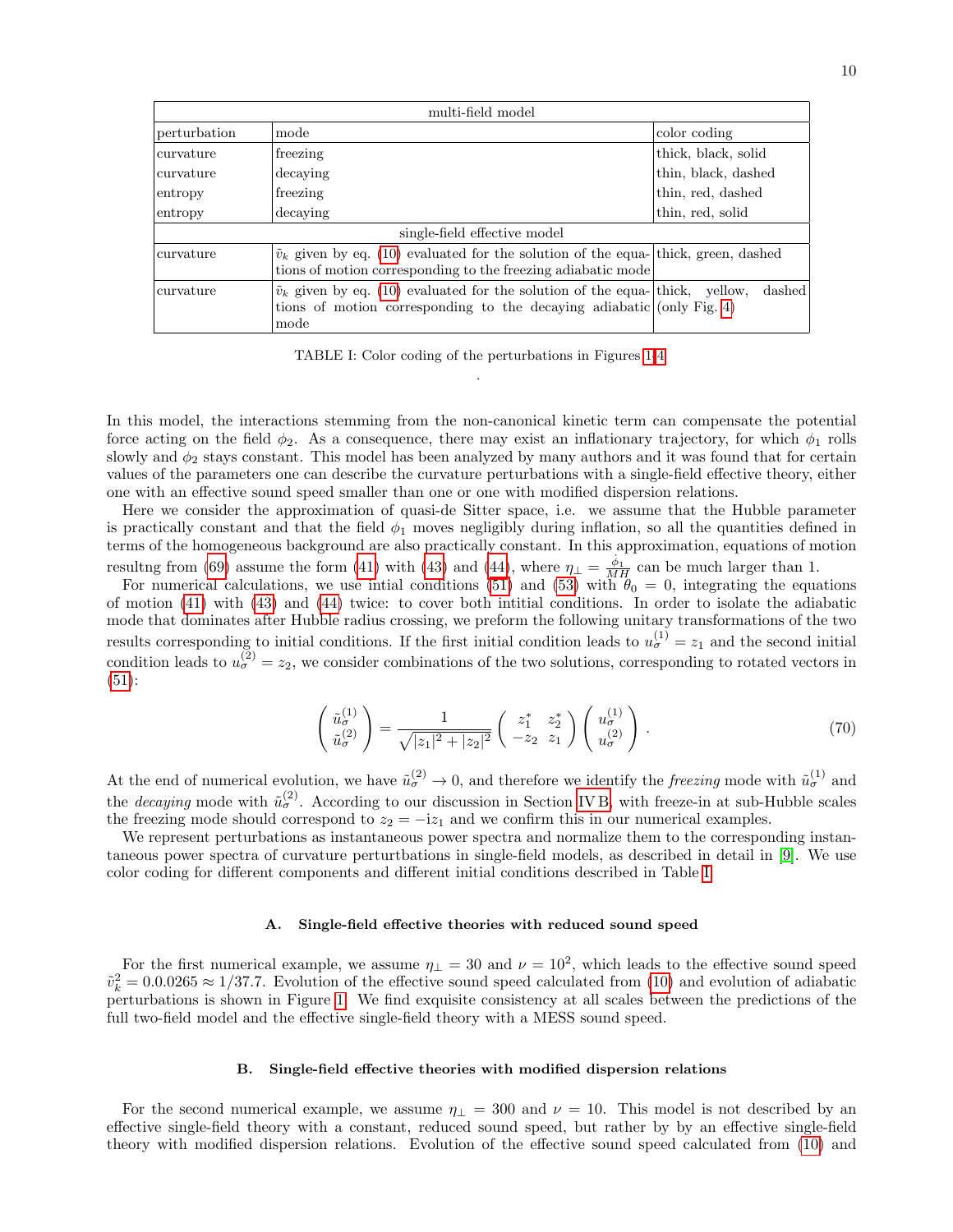

<span id="page-10-0"></span>FIG. 1: Numerical calculations in single-field effective theories with constant reduced sound speed; model described in Section [V A.](#page-9-1) Left panel: evolution of the sound speed given by eq. [\(10\)](#page-2-3) for initial conditions leading to a freezing adiabatic mode (red solid line) and for initial conditions leading to a decaying adiabatic mode (blue dashed lines); thin dashed line corresponds to the value [\(23\)](#page-4-2). Right panel: evolution of the instantaneous power spectra in the full theory and in the effective theory; color coding described in Table [I;](#page-9-0) thin dashed line corresponds to the asymptotic value [\(36\)](#page-5-6).  $N = 0$  corresponds to the Hubble radius crossing



<span id="page-10-1"></span>FIG. 2: Numerical calculations in single-field effective theories with modified dispersion relations; model described in Section [V B.](#page-9-2) Left panel: evolution of the sound speed given by eq. [\(10\)](#page-2-3) for initial conditions leading to a freezing adiabatic mode (red solid line) and for initial conditions leading to a decaying adiabatic mode (blue dashed lines); of thin dashed lines, one corresponds to the value [\(23\)](#page-4-2) and the other shows that the sound speed decreases as  $\sim a^{-2}$ . Right panel: evolution of the instantaneous power spectra in the full theory and in the effective theory; color coding described in Table [I;](#page-9-0) thin dashed line corresponds to the asymptotic value [\(40\)](#page-5-5).  $N = 0$  corresponds to the Hubble radius crossing

evolution of adiabatic perturbations is shown in Figure [2.](#page-10-1) We find exquisite consistency at all scales between the predictions of the full two-field model and the effective single-field theory with a MESS sound speed.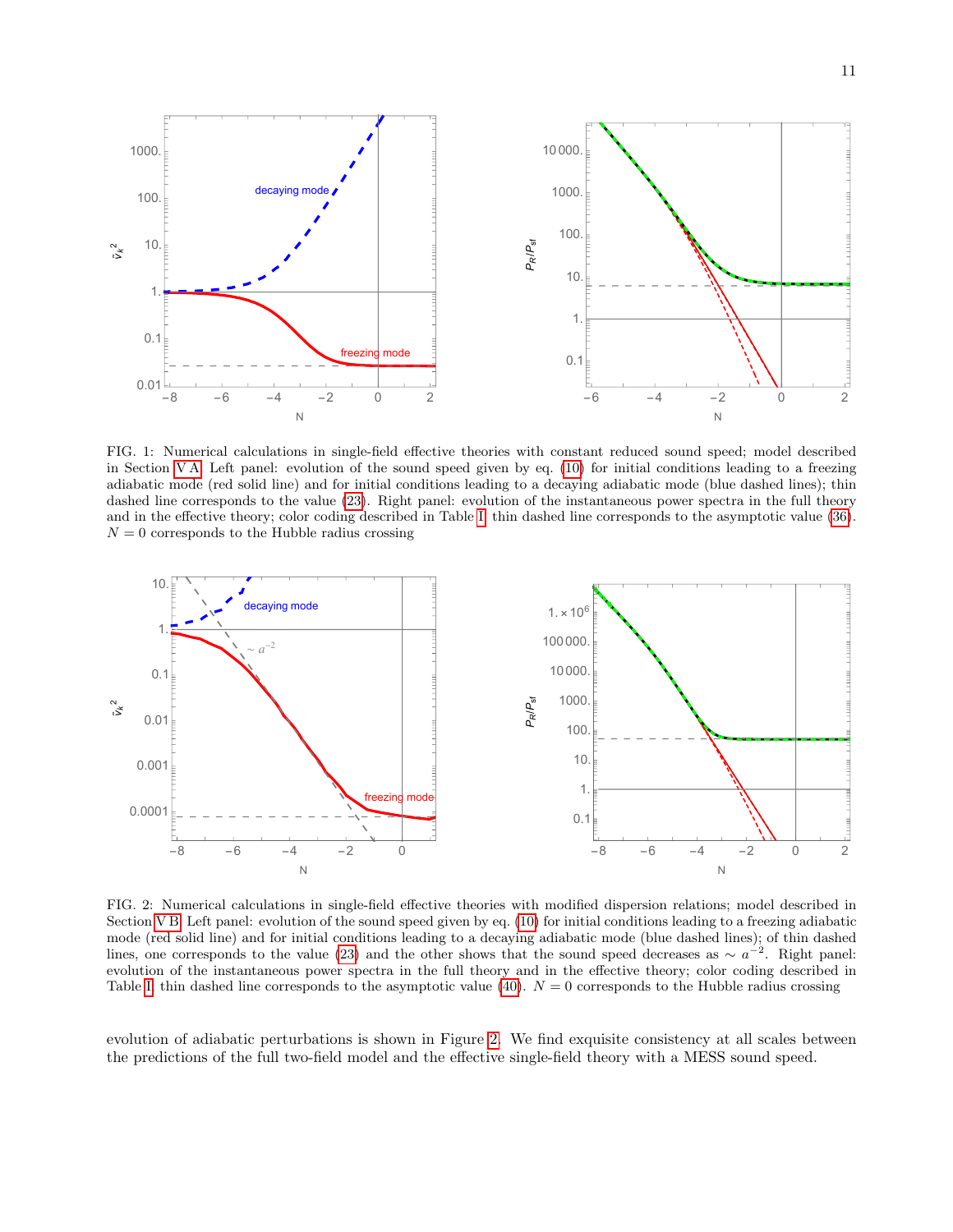

<span id="page-11-1"></span>FIG. 3: Numerical calculations in single-field effective theories for hyperinflation; model described in Section [V C.](#page-11-0) Left panel: evolution of the sound speed given by eq. [\(10\)](#page-2-3) for initial conditions leading to a freezing adiabatic mode (red solid line) and for initial conditions leading to a decaying adiabatic mode (blue dashed lines); change of sign of the sound speed squared, i.e. transition from real to imaginary sound speed, is indicated; thin dashed line corresponds to the value [\(23\)](#page-4-2). Right panel: evolution of the instantaneous power spectra in the full theory and in the effective theory; color coding described in Table [I;](#page-9-0)  $N = 0$  corresponds to the Hubble radius crossing

### <span id="page-11-0"></span>C. Hyperinflation

If the Lagrangian mass term for the entropy perturbations is small compared to other scales, the mass of these perturbations is dominated by the 'geometrical'  $-2H^2\eta_{\perp}^2$  term, which in our example is related to the negative curvature of the field space. Such a negative mass term leads to instability and to a very strong enhancement of the amplitude of the perturbations. This phenomenon was first described in [\[7\]](#page-15-7), which dubbed it transient tachyonic instability around the Hubble radius, and after a decade it was rediscovered in [\[10\]](#page-15-10), which called it hyperinflation, and further analyzed in [\[11,](#page-15-11) [12\]](#page-15-12).

It is interesting to note that hyperinflation can also be described in our effective single-field approach, albeit with a sound speed  $\tilde{v}_k^2$  which changes sign during evolution. We demonstrate this numerically by an example with  $\eta_{\perp} = 300$  and  $\nu = -10^4$ . Evolution of the effective sound speed calculated from [\(10\)](#page-2-3) and evolution of adiabatic perturbations is shown in Figure [3.](#page-11-1) We find exquisite consistency at all scales between the predictions of the full two-field model and the effective single-field theory with a MESS sound speed.

In [\[7\]](#page-15-7), hyperinflation was described as an intrinsically two-field phenomenon. However, [\[10\]](#page-15-10) hinted at a curious property, determined numerically, that the freezing adiabatic mode is obtained from a single, well-defined initial mode. Here we confirm this observation and show that the evolution of that mode can be understood in effective theory with a time-dependent sound speed that starts at a canonical value of 1 and then goes imaginary.

#### <span id="page-11-2"></span>D. Light entropy perturbations

Our last example is intended to show that the existence of an effective single-field theory is not always guaranteed. To this end, we consider a model with light entropy perturbations,  $\nu = 0$  and moderate kinetic coupling between perturbations,  $\eta_{\perp} = 0.3$ . Such models were proposed in [\[13\]](#page-15-13) to explain in an alternative way the red tilt of the power spectrum of adiabatic perturbations; later they were rediscovered and analyzed anew in an improved way, invoking symmetries of the theory [\[14\]](#page-15-14). Our particular model has entropy perturbations slowly decaying, so the sourcing of the adiabatic perturbations eventually becomes ineffective; had we chosen  $\nu = -2\eta_{\perp}^2$ , the amplitude of entropy perturbations would remain constant and the sourcing could last indefinitely.

In these models, adiabatic perturbations are sourced by entropy perturbations on super-Hubble scales, which corresponds to the situation described in Section [III B,](#page-3-3) with the sound speed diverging to infinity. A closer inspection shows [\[13\]](#page-15-13) that the amplitude of the adiabatic perturbations grows as  $\sim \eta_{\perp} N$  on super-Hubble scales, hence the sound speed increases as  $\sim a^{2-\eta_{\perp}}$ , according to eq. [\(20\)](#page-3-1).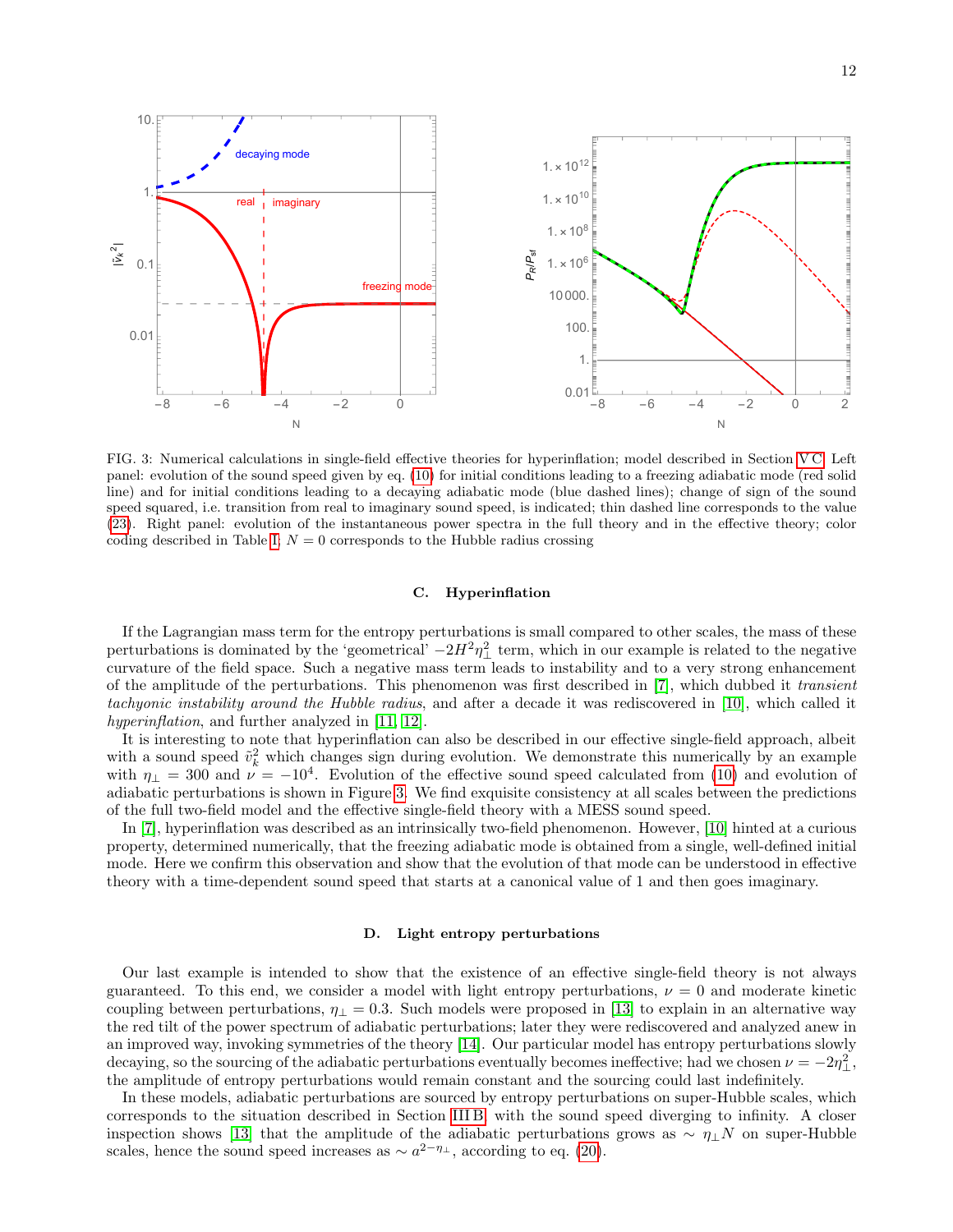

<span id="page-12-1"></span>FIG. 4: Numerical calculations in single-field effective theories for light entropy perturbations; model described in Section [V D.](#page-11-2) Left panel: evolution of the sound speed given by eq. [\(10\)](#page-2-3) for initial conditions leading to a freezing adiabatic mode (red solid line) and for initial conditions leading to a decaying adiabatic mode (blue dashed lines); change of sign of the sound speed squared, i.e. transition from real to imaginary sound speed, is indicated; thin dashed line corresponds to the value [\(23\)](#page-4-2). Right panel: evolution of the instantaneous power spectra in the full theory and in the effective theory; color coding described in Table [I;](#page-9-0)  $N = 0$  corresponds to the Hubble radius crossing

In Figure [4,](#page-12-1) we show that, similarly to the case of hyperinflation, the sound speed  $\tilde{v}_k^2$  changes sign during evolution. We also show there evolution of adiabatic and entropy perturbations.

The evolution of the freezing and decaying modes of the adiabatic perturbations is compared to the evolution of a single-field effective theory with an effective sound speed given by [\(10\)](#page-2-3) with an appropriate set of initial conditions. We find a good agreement betwen the predictions of the full theory and two single-field effective theories with different effective sound speeds. Depending on the phase of the evolution, either the freezing or the decaying mode dominates the instantaneous power spectrum and the late-time domination of the freezing mode starts only after Hubble radius crossing. This shows that the model cannot be approximated by an effective single-field theory – we need to combine two single-field theories with two effective, independent sound speeds to obtain correct predictions for the curvature perturbations around and after Hubble radius crossing.

# <span id="page-12-0"></span>VI. DISCUSSION

In the context of cosmological perturbations, the existence of a single-field effective theory requires that the degree of freedom corresponding to the freezing mode, accounting for the entire amplitude of adiabatic perturbations at the end of inflation, evolves independently of all other perturbations. Those perturbations can be dynamical, but as their masses are larger than the Hubble parameter, their amplitudes decrease as power law functions of the scale factor. Hence the notion of the effective theory in cosmology is different from the one used in particle physics, where decoupling normally means that other degrees of freedom are to heavy to be excited.

At face value, our effective theory of single-field inflation resembles the quadratic part of the action for adiabatic perturbations derived in [\[15\]](#page-15-15). However, we would like to point out that the sound speed in that reference is a function of time only. Using a very simple model with a large and constant turning rate, analyzed previously in [\[7,](#page-15-7) [8\]](#page-15-6), we have shown that the evolution of the adiabatic perturbations is correctly accounted for by a sound speed that is both time- and momentum-dependent. Hence our approach generalizes the *effective* theory of inflation of [\[15\]](#page-15-15) in a non-trivial way, including the effects of entropy, which are implicitly ignored in [\[15\]](#page-15-15).

The MESS approach is more general because it only relies on the validity of the Einstein's equations and the scalar-vector-tensor (SVT) decomposition of cosmological perturbations of the metric and of the EST, making it valid for any physical system with a well defined EST, including multi-fields systems, while the effective action studied in [\[15\]](#page-15-15) assumes the existence of a single physical scalar degree of freedom, and as such can be applied only to a restricted class of EST, while the MESS approach can be applied to any arbitrary EST. The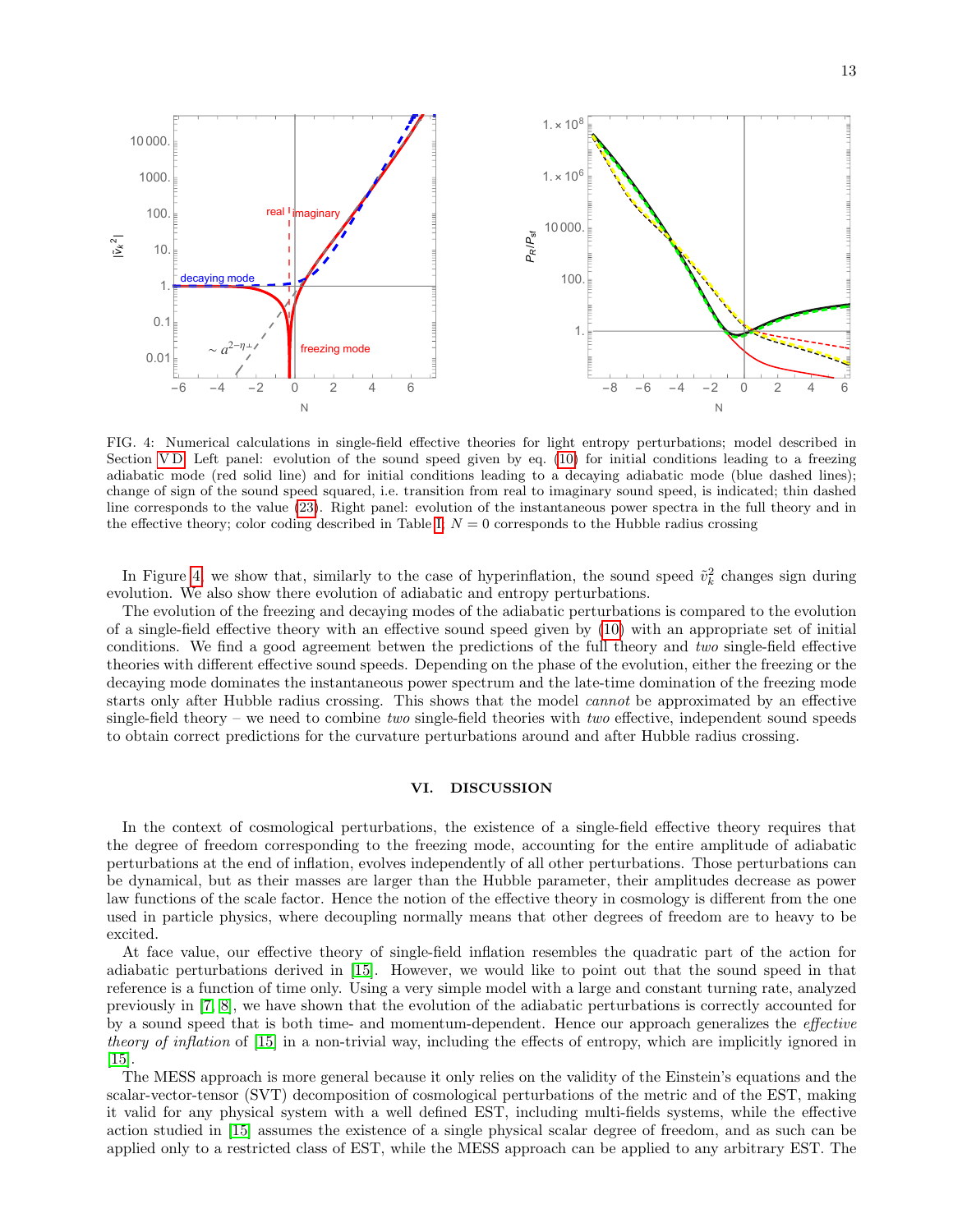MESS approach is more general because the SVT decomposition ensures that all possible theories are effectively described by the perturbed EST, making the EST the fundamental object of the effective theory, instead of the action.

A truly effective single-field theory has only one relevant degree of freedom that fully accounts for both the power spectrum of the adiabatic perturbations and for higher-order correlation functions of adiabatic perturbations. Although such a mode has both the adiabatic and the entropic components, a known effective sound speed [\(10\)](#page-2-3) provides an algebraic relation between these two components, so the entropic component is no longer an independent quantity. Such an effective theory is described just by one effective sound speed, because other degrees of freedom are assumed to have decayed before the Hubble radius crossing and thus do not contribute to correlation functions of adiabatic perturbations. In this sense, the models analyzed in Sections [V A-](#page-9-1)[V C](#page-11-0) have a single-field effective theory, while the model described in Section VD does not have it, because another independent degree of freedom significantly contributes to the amplitude of adiabatic perturbations around the Hubble crossing. We can therefore conclude that a momentum-dependent effective sound speed parametrizes single-field effective theories of inflation.

There is also an alternative, more general view of the models discussed in Section [V,](#page-8-0) which, however, involves more input and is thus less predictive. Since the perturbed EST enters Einstein equations and does not rely on a particular model of multi-field inflation, the evolution of the adiabatic component of each degree of freedom is described by eq. [\(12\)](#page-2-2) with an appropriate sound speed. We can define a number of different effective sound speeds to account for the evolution of all degrees of freedom, as we have done in Section [V D.](#page-11-2) This approach allows us to describe also the evolution of adiabatic perturbations (without resorting explicitly to the notion of entropy perturbations) in models which do not admit an effective single-field theory.

The effective field theory of inflation (EFI) [\[15\]](#page-15-15) is based on the assumption that only one scalar degree of freedom is present and is formulated in the unform field gauge, also called unitary gauge, in which an action invariant under time dependent space diffeomerphism can be written without any matter perturbation terms. The unitary gauge does not coincide with the comoving slices gauge in mutifields systems [\[1\]](#page-15-0), so in general the EFI cannot be applied to multi-fields systems in which there is no gauge in which the matter perturbations can be completely set to zero, i.e. entropy cannot be neglected. Nevertheless, there can also be effective entropy in the comoving slice gauge in modified gravity theories with a single scalar degree of freedom, e.g. in such as KGB [\[16\]](#page-15-16), which can be described by the EFI. These modified gravity theories give rise to a modification of the dispersion relation, related to extrinsic curvature terms of the effective action [\[8,](#page-15-6) [15\]](#page-15-15) and leading to a momentum effective sound speed, consistent with the MESS approach, once the gauge transformation from the unitary to the comoving slices gauge is performed [\[16\]](#page-15-16). In contrast, EFI cannot be applied to multi-fields systems where there is no gauge in which the action can only be written in term of geometrical quantitites[\[18\]](#page-15-17).

Given the generality of the MESS approach we know that any system admits an effective action for the comoving curvature perturbation with appropriate effective sound speed, from which an effective action for the adiabatic field conteurpart can be obtained using the relation  $\zeta = \frac{H}{\sigma} Q_{\sigma}$ . Such an action should be of the EFI form, but with an additional momentum dependency of the sound speed accounting for the effects of entropy. We can conclude that the MESS approach is consistent with the EFI and provides a generalization, able to account for the effects of entropy arising in multi-field systems.

In summary the advantages of the MESS are that it relates the effective sound speed to the EST in a model independent way, it does not require to integrate out the entropy modes, it is not based on any further aproximation, such as the decoupling limit often assumed in the EFI, giving a general model independent definition valid at any energy scale, it makes explicit the relation between the entropy of the mulfi-fields theory and the momentum dependent effective sound speed of the corresponding single field effective theory, and that it can be computed directly from the solutions of the matter perturbations equations without the need of computing an effective action.

# <span id="page-13-0"></span>VII. CONCLUSIONS

In this work, we presented a formulation of a single-field effective theory of inflation, making use of a recently advocated approach based on the momentum-dependent effective sound speed (MESS) [\[1\]](#page-15-0). We have shown that this formulation includes a number of multi-field models that were considered in the literature in the last decade. We have identified the effective degree of freedom and shown how its evolution can be treated independently of other degrees of freedom, even at scales at which the amplitudes the latter are not suppressed yet. Hence we have demonstrated that the MESS approach, which generalizes the notion of single-field effective theory of inflation, is a powerful and useful scheme for studying a wide range of inflationary models.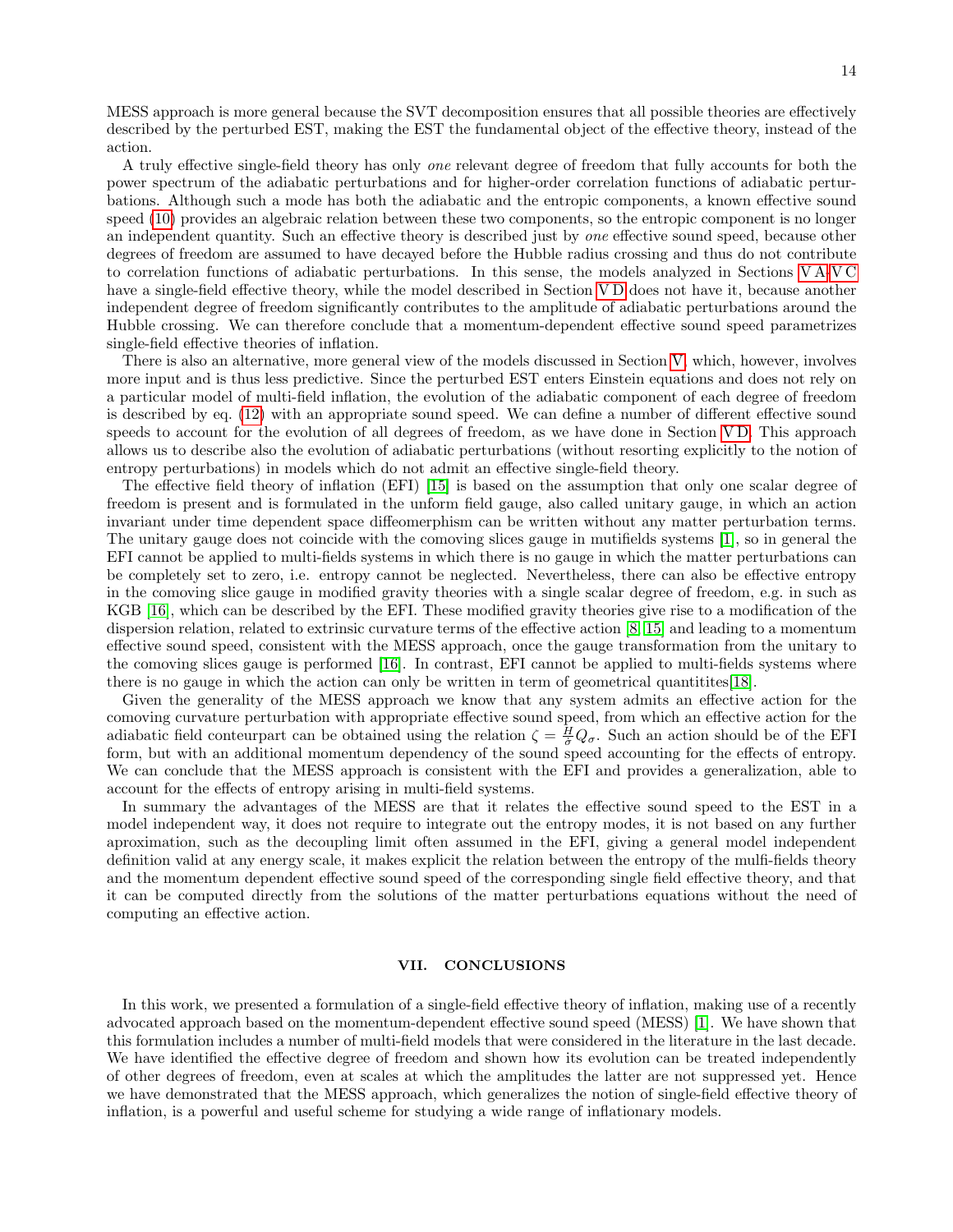A.E.R. thanks Juan Garcia Bellido for helpful discussions.

## Appendix A: MESS of multiple scalar fields

The EST for the system described by the action given in eq.[\(13\)](#page-2-4) is

$$
T^{\mu}{}_{\nu} = G_{IJ} \left( \Phi^{K} \right) \partial^{\mu} \Phi^{I} \partial_{\nu} \Phi^{J} + \delta^{\mu}{}_{\nu} \left[ -\frac{1}{2} G_{IJ} \left( \Phi^{K} \right) \partial_{\lambda} \Phi^{I} \partial^{\lambda} \Phi^{J} - V \left( \Phi^{K} \right) \right]. \tag{1}
$$

The scalar fields at linear order can be expanded as  $\Phi^K(x^{\mu}) = \phi^K(t) + \delta \phi^K(x^{\mu})$ , where the background parts of the scalar fields satisfy the following equations of motion

<span id="page-14-1"></span>
$$
\ddot{\phi}^{I} + 3H\dot{\phi}^{I} + \Gamma_{JK}^{I}\dot{\phi}^{J}\dot{\phi}^{K} + G^{IJ}(\phi^{K})V_{,J}(\phi^{J}) = 0, \qquad (2)
$$

where  $\Gamma^I_{JK}$  are the Christoffel symbols corresponding to the fields space metric  $G_{IJ}(\phi^K)$ , and we denote the partial derivative respect to the field  $\phi^J$  according to  $V_{,J}(\phi^J) = \frac{\partial}{\partial \phi^J} V(\phi^J)$ . The background energy density and pressure are

$$
\rho = \frac{1}{2}\dot{\sigma}^2 + V\left(\phi^K\right) \,,\tag{3}
$$

$$
P = \frac{1}{2}\dot{\sigma}^2 - V(\phi^K) \tag{4}
$$

where  $\dot{\sigma}^2 = G_{IJ} (\phi^K) \dot{\phi}^I \dot{\phi}^J$ . The components of the perturbed EST of the two scalar fields system, without gauge fixing, are

$$
\delta T^{0}{}_{0} = -\frac{1}{2}G_{IJ}\left(\phi^{K}\right)\left(\dot{\phi}^{I}\dot{\delta\phi}^{J} + \dot{\phi}^{J}\dot{\delta\phi}^{I}\right) + \dot{\sigma}^{2}A - \delta\phi^{k}\left(\frac{1}{2}\dot{\phi}^{I}\dot{\phi}^{J}G_{IJ,K}\left(\phi^{K}\right) + V_{,K}\left(\phi^{K}\right)\right),
$$
  
\n
$$
\delta T^{i}{}_{j} = \delta^{i}_{j}\left[\frac{1}{2}G_{IJ}\left(\phi^{K}\right)\left(\dot{\phi}^{I}\dot{\delta\phi}^{J} + \dot{\phi}^{J}\dot{\delta\phi}^{I}\right) - \dot{\sigma}^{2}A + \delta\phi^{k}\left(\frac{1}{2}\dot{\phi}^{I}\dot{\phi}^{J}G_{IJ,K}\left(\phi^{K}\right) - V_{,K}\left(\phi^{K}\right)\right)\right],
$$
  
\n
$$
\delta T^{0}{}_{i} = -\partial_{i}\left[\frac{G_{IJ}\left(\phi^{K}\right)\dot{\phi}^{I}\delta\phi^{J}}{a}\right].
$$
\n(5)

Under an infinitesimal time translation  $t \to t + \delta t$  the fields perturbations transform according to the gauge transformation

$$
\widetilde{\delta\phi}^K = \delta\phi^K - \dot{\phi}^K \delta t. \tag{6}
$$

From these equations we can find the time translation  $\delta t_c$  necessary to go to the comoving gauge, by imposing the comoving gauge condition  $(\delta T^0{}_i)_c = 0 \to G_{IJ} (\phi^K) \dot{\phi}^I \widetilde{\delta \phi}^J = 0$ , obtaining

$$
\delta t_c = \frac{G_{IJ} \left(\phi^K\right) \dot{\phi}^I \delta \phi^J}{\dot{\sigma}^2} \,. \tag{7}
$$

We can now compute the gauge invariant comoving field perturbations according to

<span id="page-14-0"></span>
$$
U^{K} = \delta \phi^{K} - \dot{\phi}^{K} \delta t_{c} = \delta \phi^{K} - \dot{\phi}^{K} \frac{G_{IJ}(\phi^{K})}{\dot{\phi}^{2}} , \qquad (8)
$$

and the comoving pressure and energy density perturbations

$$
\alpha = \delta P_c = \frac{1}{2} G_{IJ} \left( \phi^K \right) \left( \dot{\phi}^I \dot{U}^J + \dot{\phi}^J \dot{U}^I \right) - \dot{\sigma}^2 \gamma + U^k \left( \frac{1}{2} \dot{\phi}^I \dot{\phi}^J G_{IJ,K} \left( \phi^K \right) - V_{,K} \left( \phi^K \right) \right),\tag{9}
$$

$$
\beta = \delta \rho_c = \frac{1}{2} G_{IJ} \left( \phi^K \right) \left( \dot{\phi}^I \dot{U}^J + \dot{\phi}^J \dot{U}^I \right) - \dot{\sigma}^2 \gamma + U^k \left( \frac{1}{2} \dot{\phi}^I \dot{\phi}^J G_{IJ,K} \left( \phi^K \right) + V_{,K} \left( \phi^K \right) \right) . \tag{10}
$$